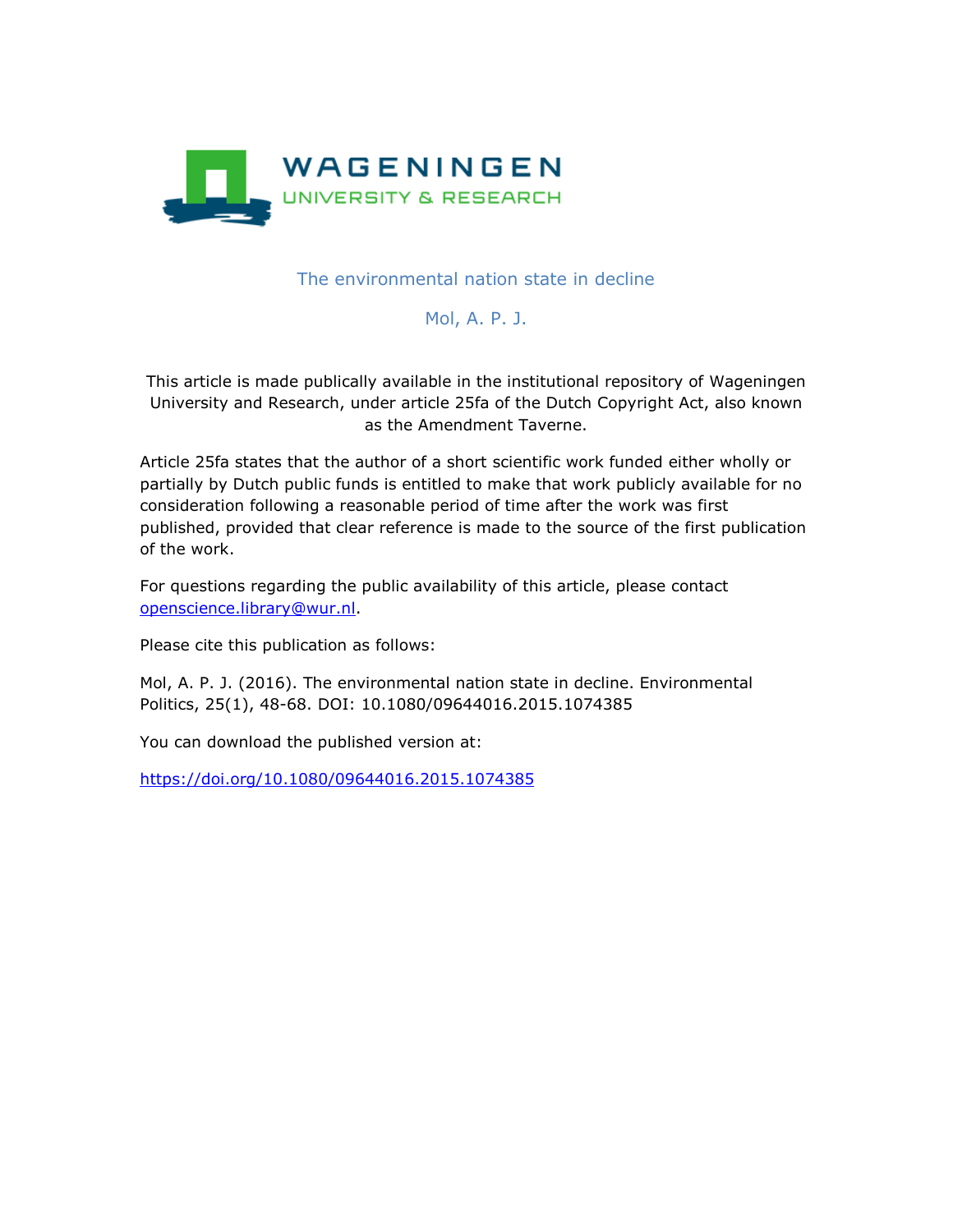## The environmental nation state in decline

Arthur P.J. Mol\*

Environmental Policy group, Wageningen University, The Netherlands

The environmental nation state is not a formal category but a substantive one. The current set of national environmental state institutions originated in the late 1960s/1970s but has since changed in character. Many scholars note that since the new millennium, the environmental nation state in OECD countries is losing power and authority and is thus in decline, in line with wider concerns about the positions of states versus markets under conditions of (neo-liberal) globalisation. Assessing the decline of environmental nation state authority, three conclusions are drawn. States do not lose power in all sectors vis-à-vis markets. Hence, environmental nation state decline does not follow a general tendency. Second, the decline of environmental nation state powers cannot be equated with less effective or lower levels of environmental protection, as other environmental authorities have stepped in, and the jury is still out on their environmental effectiveness. Third, declining powers of environmental nation state institutions increasingly become a selffulfilling prophecy of environmental policymakers, but non-state environmental authorities cannot take over all environmental state functions.

Keywords: state capacity; state authority; private governance; environmental performance; globalisation

## Introduction

There is wide concern and criticism among environmental advocates regarding the poor successes, declining capacity and power, and waning priorities of nation state authorities in coping with current local and global environmental problems. According to these advocates, environmental state agencies and ministries are proving increasingly unable to develop, implement, and improve policies, plans, and measures that redirect societal and economic developments towards sustainability. This concern and criticism is more than the usual qualifications of environmental advocates who never consider the grass green enough and/or strategically operate an apocalyptic horizon of failing environmental states to move public opinion. Quite a number of environmental social scientists have joined this assessment of decreasing capacity and powers of environmental nation state authorities (e.g. Falkner [2003,](#page-18-0) Arnouts and Arts [2009,](#page-18-0) Anthoff and

\*Email: arthur.mol@wur.nl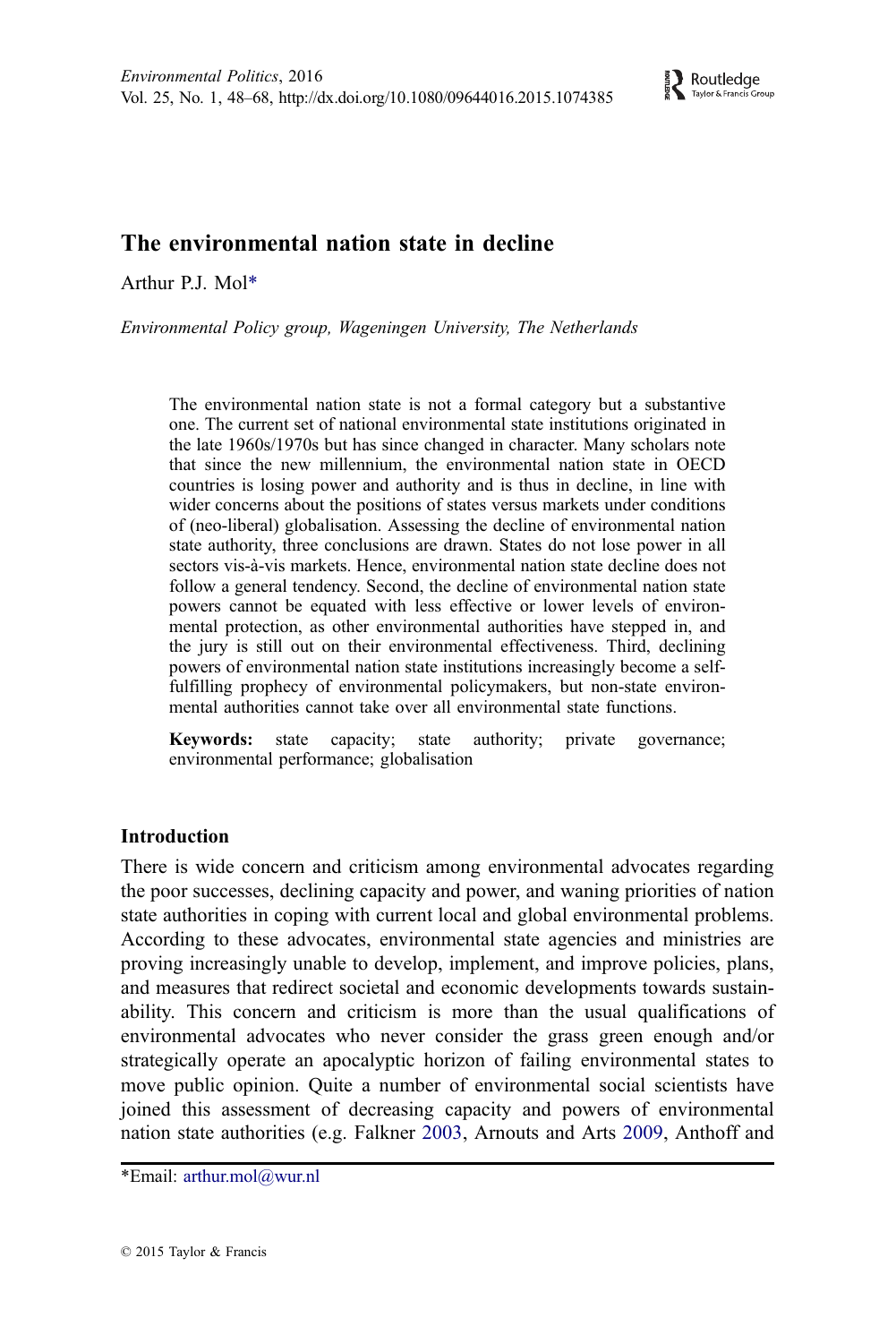Hahn [2010](#page-17-0), Kraft and Vig [2010](#page-19-0)), although their analyses and assessments of causes and consequences vary. Many scholars imply that decreasing environmental state capacity and power affect environmental protection levels, reiterating the importance of state institutions for delivery of public goods. Others have noted that the environmental state is not the only set of organisations and institutions with authority to deal with environmental burdens (e.g. Spaargaren and Mol [2008](#page-21-0)).

The claim of weakening or incapable environmental nation state institutions seems to be part of wider concerns with the 'infrastructural power' (Mann [1984](#page-19-0)) of states and the changing position of states versus markets in the new millennium. Some scholars claim that under neo-liberal globalisation, the strengthening of the power and influence of (global) market institutions came together with, at best, the stagnating and even often-declining capacity, reach, and powers of state institutions. However, that conclusion is not evident in respect of all agendas, as the recent regaining by political institutions of influence and powers over global financial markets proves.<sup>[1](#page-17-0)</sup> Under neo-liberal globalisation, some state agendas seem to be more affected then others. Against this background, I focus here on two questions. Is there in fact a stagnating or even waning role, capacity, and power of environmental state authorities in OECD countries? Moreover, what would a decline of the environmental authority of nation state institutions mean for environmental problem solving? Hence, I aim here to qualify the weakening of the nation state environmental authority and assess what this means for managing prevailing environmental burdens. In the next section, I analyse the (historical) emergence and development of environmental state institutions before analysing why this state decline is specific to the environment. I then evaluate the idea that this state decline affects environmental performance. Finally, I discuss how we should normatively assess 'shrinking' environmental nation state powers.

I end this introduction with a short note on concepts and delineation. In analysing what has happened with state authority in coping with environmental agendas, I will use the concept 'environmental state' in a rather analytical (and non-normative) way (cf. Mol and Buttel [2002\)](#page-20-0), akin to the concept of 'ecological state' or 'ecostate' (cf. Meadowcroft [2005](#page-20-0)). The modern environmental state refers to the set of governmental organisations, institutions, and practices (i.e. what James Meadowcroft refers to as 'structures and arrangements') that have been developed and installed over a five-decade period to cope with the modern environmental burdens that have emerged on public and political agendas since the 1960s, initially in OECD countries and later more globally. This set of *state* organisations, institutions, and practices differs in form, size, outlook, and functioning according to time and place. Hence, the environmental state is not an ahistorical formal category, but rather a substantive one. In its modern form (on which I will concentrate), it developed in the 1960s and 1970s in the OECD countries, spread to wider geographies in the following two decades, and changed in character. We will have to see – and will start analysing here – how long it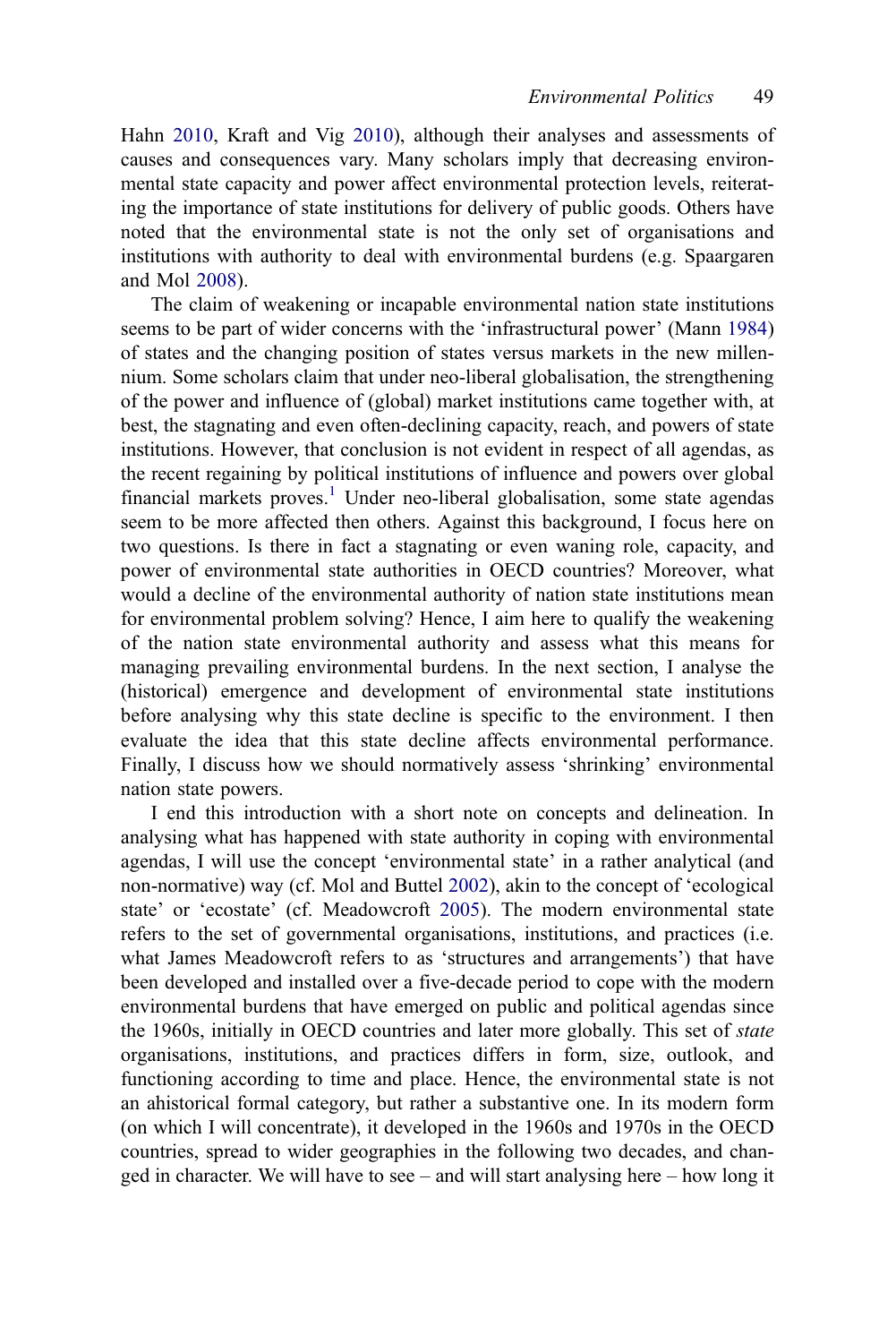will last, where, and with what prospects. My core focus is on *national* state institutions in OECD countries.

### Environmental nation state decline

The idea of environmental nation state stagnation and decline can only be understood with a historical perspective. Roughly speaking, the environmental state in the OECD countries has gone through at least four phases. In these different historical phases, the outlook and configuration of environmental state institutions reflect the specifics of national historical contexts, policy styles, environmental threats, and national economic and political developments, as various historical and comparative studies of national environmental policy and management have shown (e.g. Hays [1987](#page-19-0), Ahuis [2004,](#page-17-0) Hillstrom and Hillstrom [2010,](#page-19-0) Steinberg and VanDeveer [2012](#page-21-0)). Whereas the phases have thus not developed exactly synchronously in all OECD countries, and national environmental state prospects are 'coloured' by national circumstances, for the purpose of this discussion I sketch the main tendencies and periods and neglect individual particularities and outliers.

#### Rise and institutionalisation

Until the late 1950s/early 1960s, most developed states had installed only marginal state organisations and institutions to cope with environmental destruction, often initially at local levels. Nature protection and nature conservation was a main focal point since the late nineteenth and early twentieth centuries in Europe, the USA, and Russia, and some national health-related organisations and institutions were in place (e.g. on drinking water, urban waste collection and dumping, workplace safety, and health). Alternatively, to put it in Samuel Hays ([1987\)](#page-19-0) terminology, 'beauty' and 'health' received some state attention, but 'permanence' did not (yet). Most of the modern environmental threats related to 'permanence', such as industrial and agricultural surface and ground water pollution, air pollution, toxic chemicals, and soil pollution, as well as the more international and global environmental threats, were left unaddressed.

The period from the 1960s until the early 1980s could be marked as the era of establishment and institutionalisation of the modern environmental nation state. Triggered by wide public protests and local and national environmental non-governmental organisations (NGOs), most OECD countries constructed governmental environmental institutions and capacity in the form of: national environmental laws and regulations; national governmental organisations (ministries, environmental protection agencies, and environmental advisory councils); national environmental planning and policy instruments such as Environmental Impact Assessments; environmental inspection, control, and enforcement; and others (see Binder [2002](#page-18-0), Busch et al. [2005\)](#page-18-0). These state institutions and organisations were constructed most visibly at the nation state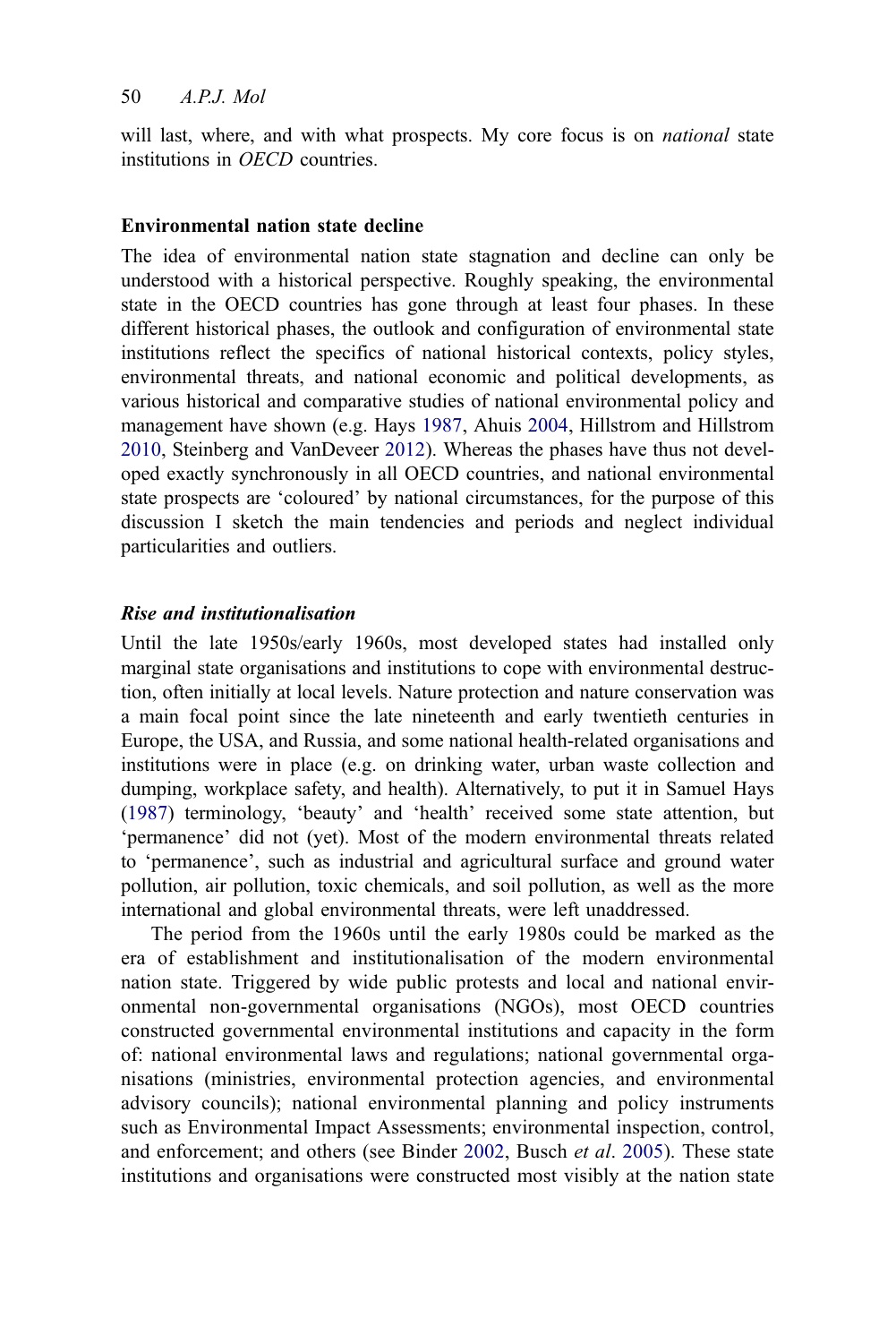level, but often had equivalents or operational arms at lower governmental levels. The division of tasks and responsibilities between these governmental levels differed by country, depending among others on culture, size, and state form.

The 1980s can be seen as a decade of stagnation of environmental state capacity building due to two interdependent reasons. First, the neo-liberalisation debates and pressure, most strongly felt in the USA and the UK but with wider outreach, hampered further building, expansion, and detailing of environmental state capacity (McCormick [1991,](#page-20-0) Kraft and Vig [2010](#page-19-0)). Second, disappointment with the results of environmental state institutions and organisations in mitigating environmental devastations resulted in debates on environmental state failure (e.g. Jänicke [1986\)](#page-19-0) and reflections on the poor performance of a 'nation state strategy' in addressing environmental infringements. Budgets, human resources, new legislation, and policies stagnated and occasionally came under threat, especially at the national level, marking a type of cap on two decades of rapid environmental state expansion. However, although environmental deregulation and privatisation were frequently mentioned and even planned in those years, in retrospect, no overall shrinking or decline of environmental nation state institutions and capacities can be identified in industrialised countries during the 1980s (Collier [1997](#page-18-0), Mol and Buttel [2002](#page-20-0)).

The 1990s, then, can best be marked as an era of environmental state redefinition, reinvention, regained legitimation, and increased power and capacity in two ways. First, the environmental state became much further embedded in and connected to wider segments of society and the economy. This expanded scope manifested itself in new steering strategies and instruments (or governance models) and in participation of non-state actors in all types of partnerships, hybrid institutions, and participative governance models. These models, strategies, and instruments meant a stronger embeddedness of environmental nation state institutions in societies (including the economy), which further strengthened (rather than weakened or undermined) the operational arms of the environmental nation state. Concepts of regulatory reinvention in the USA (Rosenbaum [2000,](#page-20-0) Kraft and Vig [2010\)](#page-19-0) or political modernisation in Europe (Jänicke [1993](#page-19-0), Van Tatenhove et al. [2000](#page-21-0)) capture this renovation of the environmental nation state. Second, international and global environmental agendas emerged strongly, and the environmental nation state became refortified and legitimised through addressing international and global challenges via international cooperation. International environmental treaties (UNEP [2012](#page-21-0), p. 464), international environmental summits, international environmental organisations and networks, and international environmental programs and support mushroomed and further expanded and legitimised the environmental nation state powers. Most of these international actions were developed, monitored, funded, implemented, and verified primarily or mainly through the international state system. Together, these developments set aside debates and questions on the need, powers, adequacy, and capacity of environmental nation state institutions and organisations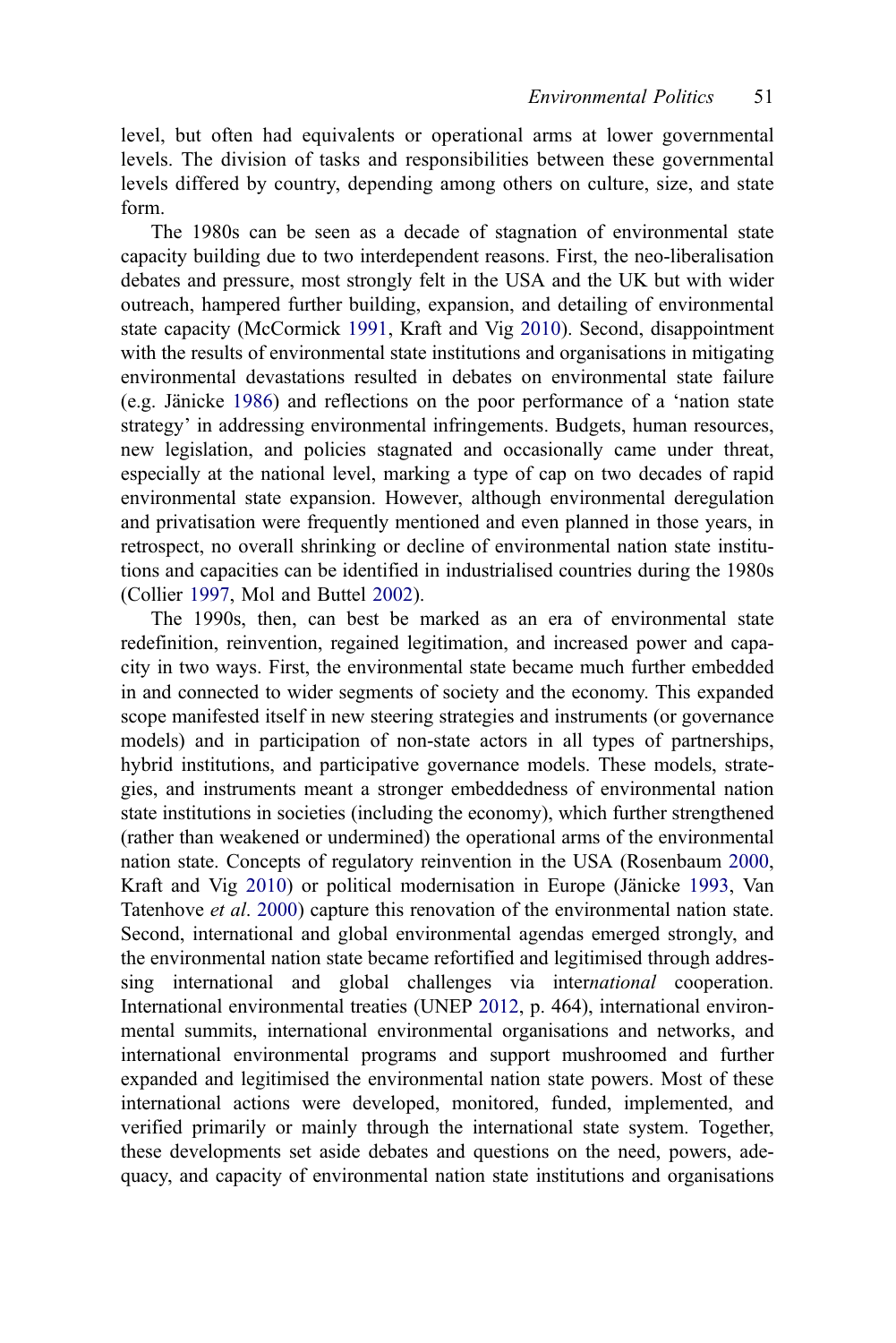in addressing environmental burdens, and arguably extended the age of the Environmental Leviathan (Paehlke and Torgerson [1990](#page-20-0)).

## Stagnation and decline

In the remainder of this article, I will further assess the fourth, current phase in the development of the modern environmental nation state in OECD countries. My thesis is that this phase should be labelled one of stagnation and relative decline of the environmental nation state. In this phase, the power, capacity, and impact of the environmental nation state in most OECD countries are stagnating and, in particular countries, even declining. Alternatively, to put it in terms of Knill *et al.* ([2009\)](#page-19-0), the *density* and *intensity* of environmental nation state operations are affected. Density refers to the number of policies and interventions of the environmental nation state institutions, intensity to the strictness/stringency (or when subsidies are involved, generosity) of environmental nation state interventions. Indicators or proxies that 'measure' such affected density and/or intensity include, for instance, the following: state capacities in terms of number of national staff and budgets at environmental state institutions; the output and innovation of stringent environmental laws, of new, effective environmental policy instruments, and of ambitious environmental plans; effective implementation of environmental state decisions; quality and efficiency of environmental state administration; adequacy of nation state institutions in addressing new environmental challenges; environmental Weberianness (Rauch and Evans [2000\)](#page-20-0); and relative power of environmental state institutions vis-à-vis other (nation-)state institutions and vis-à-vis major private parties. However, such indicators/proxies are not easy to quantify and compare across time, and there is little monitoring of such indicators and proxies. $<sup>2</sup>$  $<sup>2</sup>$  $<sup>2</sup>$ </sup>

There is, of course, longitudinal data on environmental quality, emissions, and performance of OECD countries, such as those compiled by the Yale centre of Environmental Policy (Hsu et al. [2014\)](#page-19-0), from the World Resources Institute database, or from UNEP's Global Environment Outlook data portal. However, these longitudinal data sets cannot be related back to national state capacity or state performance, as many other variables intervene. Other studies have compiled comparative data sets that are related to state capacity, but often these data were not collected longitudinally or were not collected over a sufficiently long period (e.g. Weidner and Jänicke [2002,](#page-21-0) Esty and Porter [2005,](#page-18-0) Jacob and Volkery [2006\)](#page-19-0). There hardly exist longitudinal national databases with indicators on environmental states covering the past one-and-a-half decades or so. More-qualitative country case studies do exist that interpret and assess environmental state capacities, often regarding specific environmental issue areas. I will present three longitudinal databases and some qualitative country case studies to make a reasonable case for the thesis of environmental nation state stagnation/decline in OECD countries, under the current condition of an expanding environmental agenda.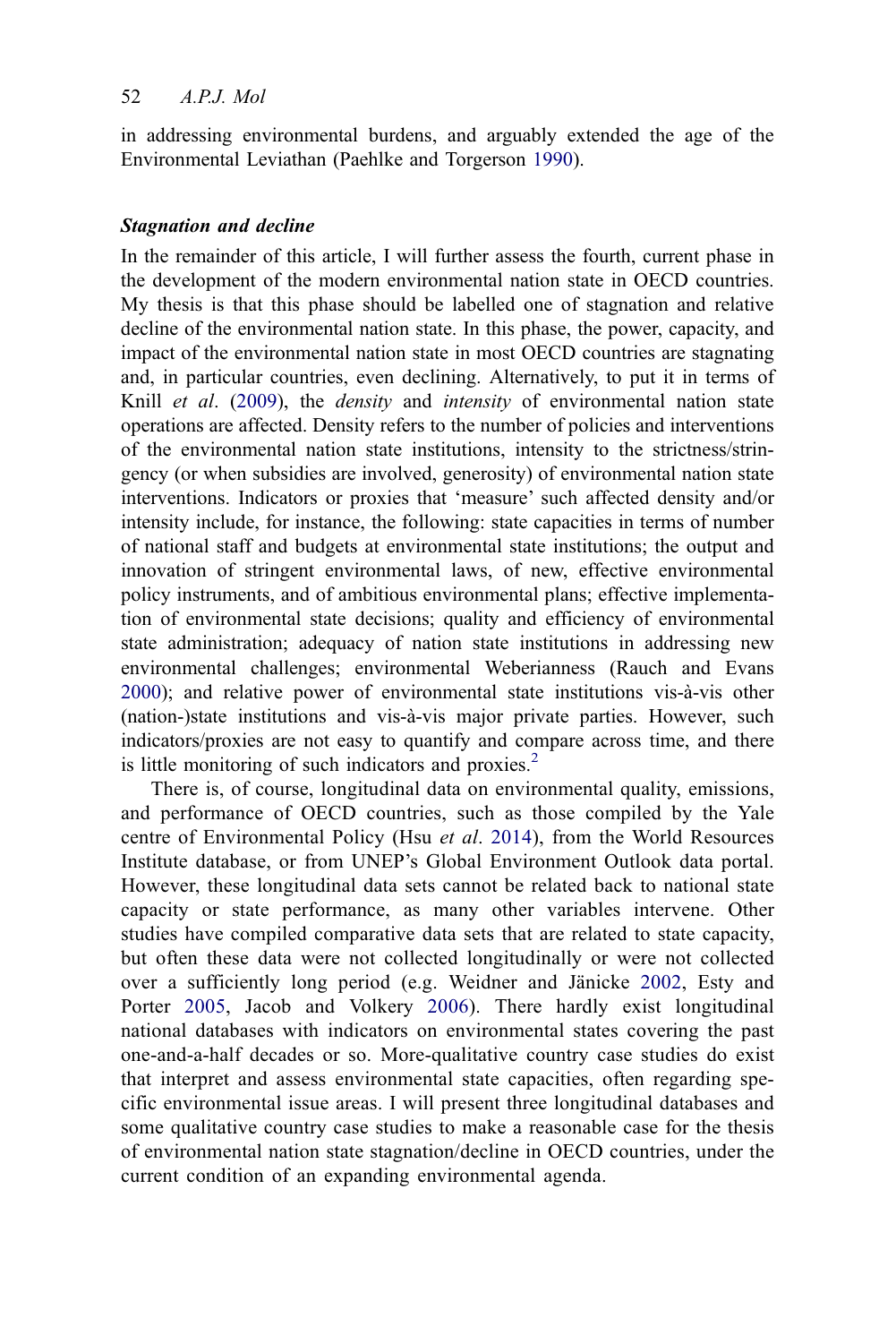Environmental capacities as measured by the number of staff of national Ministries for the Environment and/or national environmental protection agencies between the 1990s and early 2010s show some variation among the different OECD countries ([Table 1](#page-7-0)).<sup>[3](#page-17-0)</sup> A group of countries show stagnation in staff numbers in national environmental authorities (the USA, Japan, Finland, Sweden, Norway). Another group of countries show declining staff numbers in national ministries but some increase in staff at executive environmental agencies (Germany, Austria, New Zealand). A third group of countries, including the UK, the Netherlands, Denmark, Canada, and Australia, experience (sharp) declines in number of staff at national environmental authorities (but not always at agencies). A second indicator documents public environmental expenditures. Between 1995 and 2012 in the EU, public environmental expenditures as percentages of total government expenditures and as percentage of GDP (since 2002) have been stagnating or decreasing for most European OECD countries, with a single exception – Sweden (European Commission/Eurostat [2011](#page-18-0), Eurostat [2014\)](#page-18-0). The USEPA budget in constant dollars also stabilised between 1990 and 2008 (Kraft and Vig [2010](#page-19-0), p. 378).

The World Economic Forum has surveyed business leaders of different countries over a number of years on the stringency of national environmental regulation and the stringency of national environmental enforcement (ranging from  $1 = \text{lux to } 7 = \text{stringent; e.g. WEF } 2014$ , p. 56–57). Average perceived levels of environmental regulatory and enforcement stringency for OECD countries have stayed rather stable, whereas those of all countries have increased between 2004/2005 and 2013/2014 (see Figure 1). OECD countries with decreasing national staff capacity (see [Table 1](#page-7-0)) have systematically a lower perceived environmental (regulation and enforcement) stringency than do those OECD countries with stagnating environmental staff capacity (on average a 0.4/0.5 difference over the years).



Figure 1. Company CEO perceptions of stringency of environmental regulation and enforcement in OECD countries and all countries (scale  $1 = \text{tax}, 7 = \text{stringent}$ ). Source: World Economic Forum database.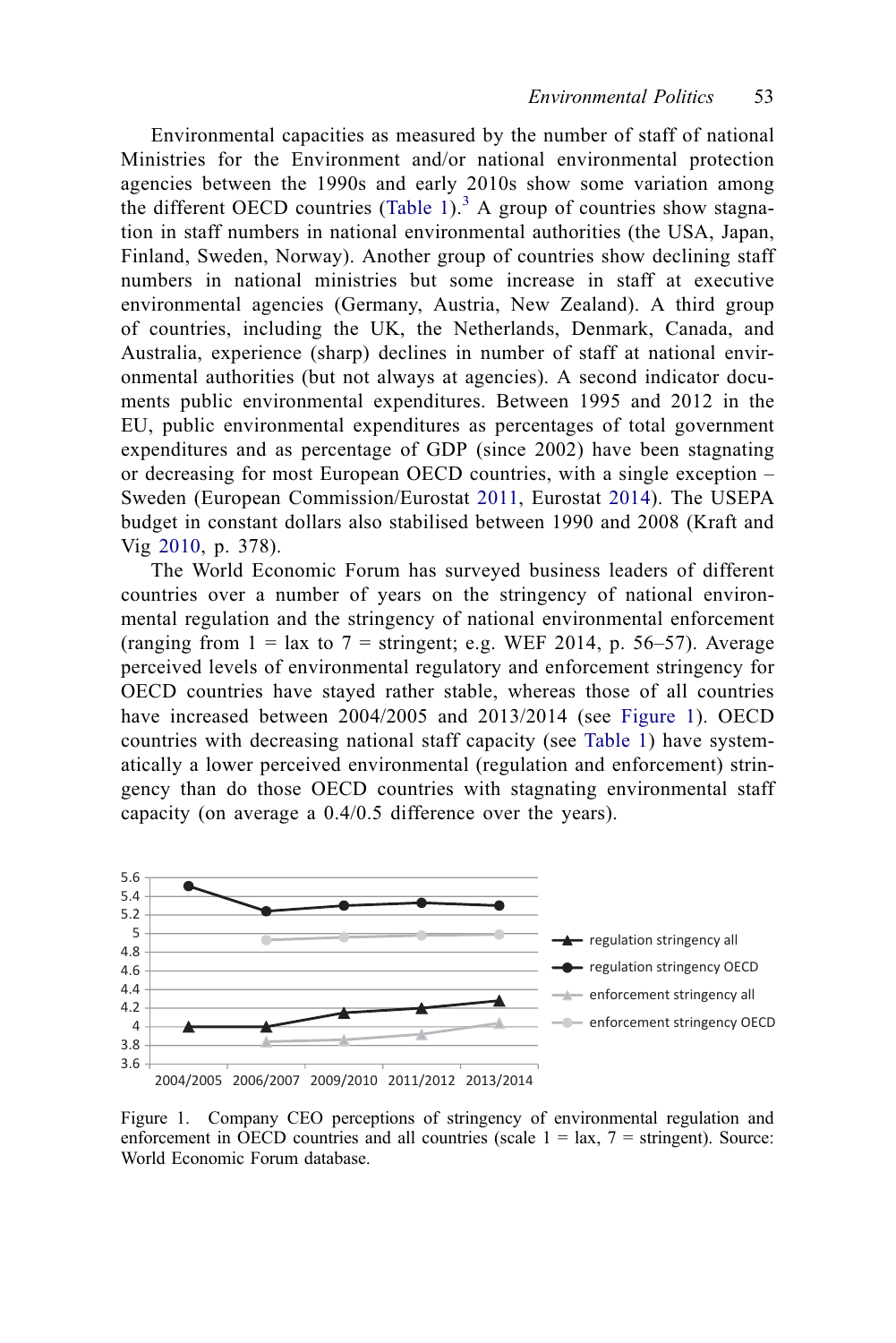## <span id="page-7-0"></span>54 A.P.J. Mol

|                                                                                              | Number of               | Number of staff            |                                                                                    |
|----------------------------------------------------------------------------------------------|-------------------------|----------------------------|------------------------------------------------------------------------------------|
| Country                                                                                      | staff 1990s             | 2010s                      | Source                                                                             |
| Australia*                                                                                   | Declining               | Declining                  | Annual reports of<br>ministries                                                    |
| Austria<br>- Ministry of Land,<br>Forest, Environment,<br>and Water (LFEW;<br>overall)       | 3577 (1995)             | 2540 (2013)                | Andersen and Liefferink<br>(1997, p. 89); website<br>UBA; Bundeskanzleramt<br>data |
| - Ministry of LFEW:<br>central office                                                        | 940 (2003)              | 853 (2013)                 |                                                                                    |
| - Federal Environmental<br>Agency UBA<br>Canada                                              | 200 (1995)              | 479 (2014)                 |                                                                                    |
| - Environment Canada**                                                                       | $\pm 10,000(1991)$      | 6973 (2010)<br>6400 (2014) | Enros $(2013)$ ; annual<br>Report on Plans and<br>Priorities EC                    |
| Denmark<br>- Danish Ministry of the                                                          | 138 (2002)              | 70 (2008)                  | Andersen and Liefferink                                                            |
| Environment (central)                                                                        |                         |                            | (1997, p. 259); website                                                            |
| - Danish MoE, incl. 7<br>decentral. offices                                                  | 3400 (1999)             | 2575 (2006)                | Danish EPA; OECD<br>Environmental                                                  |
| - Danish EPA<br>Finland                                                                      | 450 (1996)              | 450 (2014)                 | performance review                                                                 |
| – Ministry of the<br>Environment                                                             | 295 (1994)              | 280 (2014)                 | Andersen and Liefferink<br>(1997, p. 129); website<br>MoE                          |
| Germany<br>- Bundesministerium für<br>Umweltschutz,<br>Naturschutz, und<br>Reaktorsicherheit | >800(1993)              | $< 700$ (2013)             | Websites<br>Bundesministerium and<br><b>UBA</b>                                    |
| - Federal Environmental<br>Agency UBA                                                        | 1000 (2004)             | 1500 (2014)                |                                                                                    |
| Japan<br>- Ministry for the<br>Environment                                                   | 1230 (2001)             | 1200(2013)                 | AECEN website; Barrett<br>(2005, p. 31)                                            |
| Netherlands<br>- Directorate-General for<br>the Environment DGM                              | $1000$ (early<br>1990s) | 300 (2014)                 | Personal information                                                               |
| Norway<br>- Ministry of the<br>Environment                                                   | 270 (1994)              | 260 (2014)                 | Andersen and Liefferink                                                            |
| - Pollution Control<br>Agency                                                                | 238 (1994)              | 325 (2014)                 | (1997, p. 327); websites<br>ministry and Pollution<br>Control authority            |

Table 1. Number of staff of national Ministries of the Environment/Environmental Protection Agencies in the 1990s and 2010s for selected OECD countries.

(continued)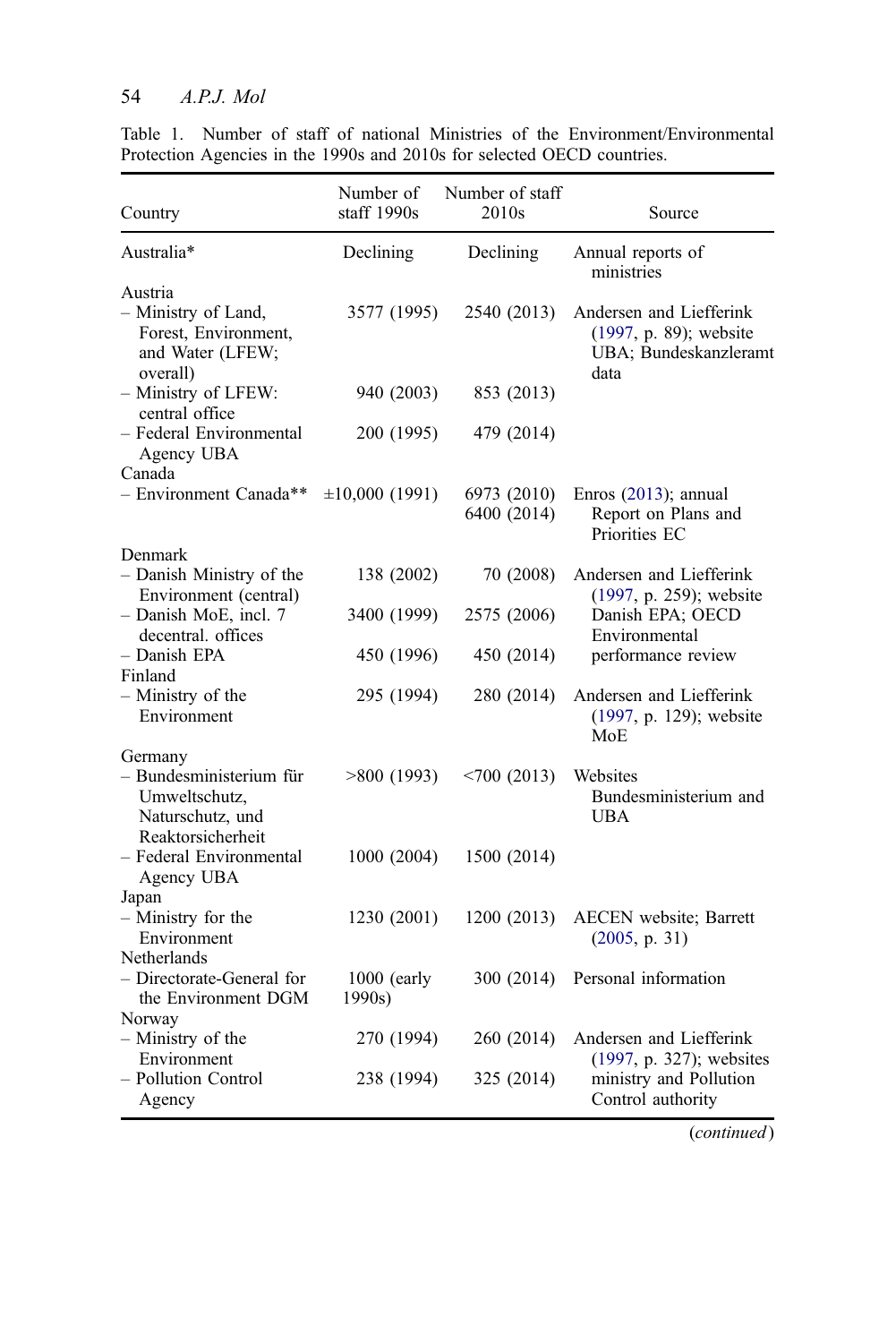| Country              | Number of<br>staff $1990s$ | Number of staff<br>2010 <sub>s</sub> | Source                   |
|----------------------|----------------------------|--------------------------------------|--------------------------|
| New Zealand          |                            |                                      |                          |
| $-$ Ministry for the | 115 (1991)                 | 330 (2009)                           | Website Ministry for the |
| Environment          |                            | 270 (2013)                           | Environment              |
| Sweden               |                            |                                      |                          |
| – Ministry of        | 150 (1996)                 | 168(2013)                            | Andersen and Liefferink  |
| Environment and      |                            |                                      | $(1997, p. 51)$ : SEPA   |
| Natural Resources    |                            |                                      | website; Government      |
| – Swedish EPA        | 500 (1996)                 | 530 (2014)                           | Offices Yearbook         |
| UK                   |                            |                                      |                          |
| $-$ DEFRA            | 7000 (2002)                | 2100 (2014)                          | UK government website    |
| - Environment Agency | 10,500 (2001)              | 13,181 (2010)                        |                          |
|                      |                            | 10,600(2014)                         |                          |
| USA.                 |                            |                                      |                          |
| – USEPA              |                            | 17,910 (1995) 18,740 (2010)          | Census data              |

Table 1. (Continued).

Note: Some countries provide numbers in full-time equivalents and others in head count, making numbers between countries not directly comparable. Two moments in time are presented, which has the danger of non-representative data for a larger period. I have checked this for current 2013/2014 data (see also [http://epanet.ew.eea.europa.eu/european\\_epas\)](http://epanet.ew.eea.europa.eu/european_epas) but often was not able to do that for data in the 1990s.

\*The Ministry has changed name and composition repeatedly. The environmental staff number of the Australian Capital Territory has been declining since 1998, with the exception of fiscal year 2005/ 2006.

\*\*Numbers decreased sharply until the late 1990s to below 5000, increased to 7000 in 2010, and then decreased again.

In addition to the limited quantitative evidence, there are many qualitative studies that support the observation of environmental nation state institutions in stagnation or decline. Writing on subjects such as neo-liberalising nature (e.g. Castree [2008\)](#page-18-0), policy/governance failure on the environment (e.g. Mercer *et al.* [2007,](#page-20-0) Helm [2010](#page-19-0)), environmental deregulation and privatisation (e.g. Mert [2012\)](#page-20-0), and the hollowing out of the state (e.g. Aldred [2012\)](#page-17-0), numerous authors have identified and analysed the declining authority of central state institutions in handling environmental problems. In these case studies and qualitative evidence, some OECD countries figure more prominently with declining environmental state authorities (Canada, Australia, the Netherlands, the USA, the UK lately, Denmark, Italy) than others (Germany, Sweden, New Zealand). Additionally, from the case studies, nation state decline and failure seem especially pertinent for the new environmental agendas that emerged in the 1990s and later. The low capacity, authority, and performance of environmental nation state institutions in addressing these new environmental agendas are related to a failure to take up these environmental protection tasks effectively in the first place. Climate change, biodiversity loss, pollution of the oceans, overfishing of the oceans, illegal trade in waste, and protection of the polar regions are a few of the more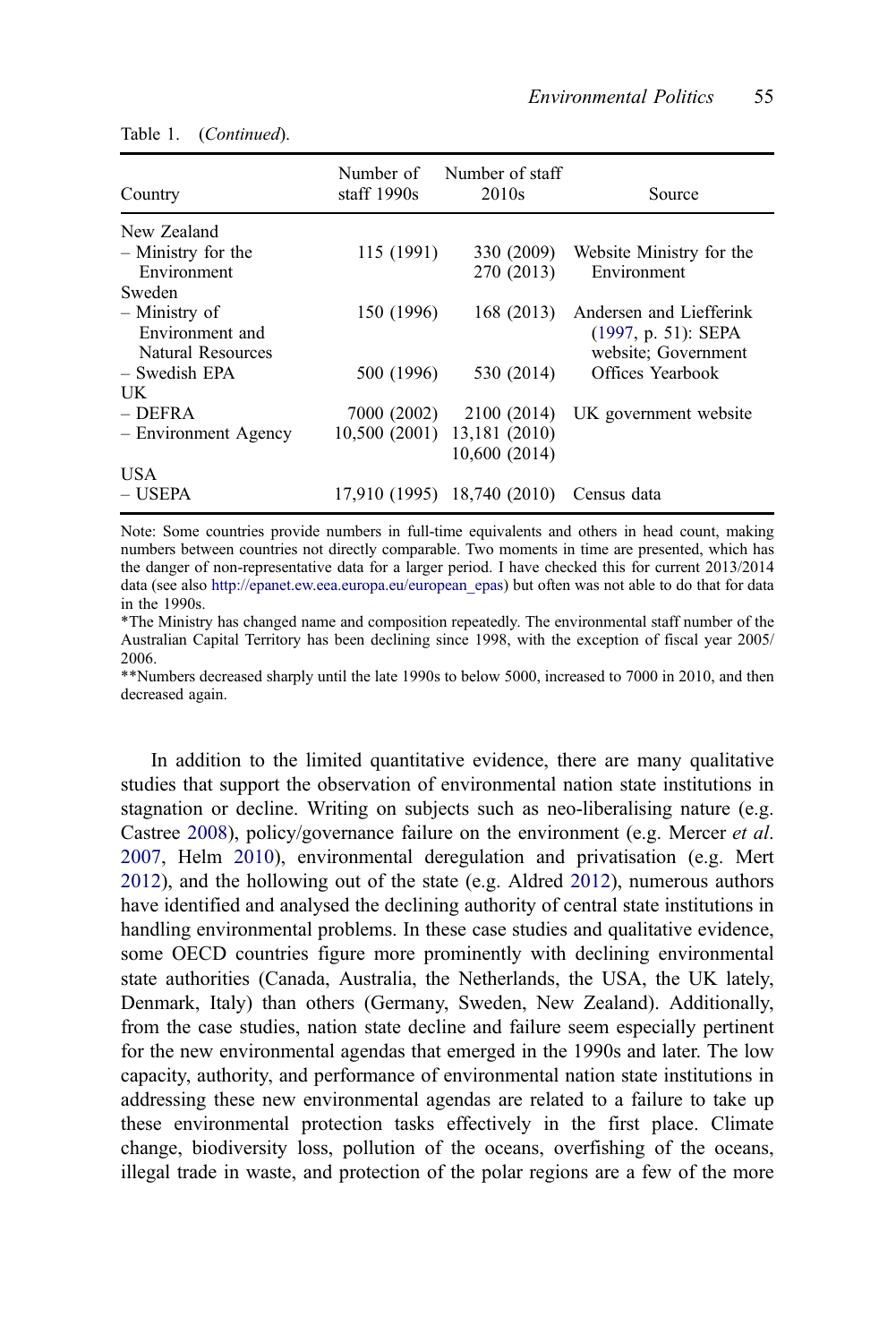recent environmental challenges for which national state institutions have proved not to be the key regulators. In other words, central state institutions have not successfully developed or implemented (new) approaches, strategies, capacities, and instruments to address these challenges. Here, stagnating or regressing nation state capacity is not the conscious and deliberate relocation of environmental capacity and responsibilities to other public and private environmental authorities for reasons of efficiency, effectiveness, and institutional fit, as is occasionally claimed for issues such as waste collection or drinking water provisioning (see below).

## Explaining stagnation/decline of the environmental nation state

There seems to be a prevailing opinion that, under contemporary globalisation and neo-liberalisation, states lose power to economic institutions and actors. Since the 1990s, many claim that private market authority is gaining ground vis-à-vis public authority (e.g. Ohmae [1995,](#page-20-0) Strange [1996](#page-21-0), Cutler et al. [1999,](#page-18-0) Beck [2005](#page-18-0)). However, the idea of an overall diminishing public authority of the nation state needs to be balanced. Elsewhere, scholars have argued convincingly that economic globalisation:

- results not in the overall decline of the state, but rather in a *partial* replacement of state authority by private market authority (Sassen [2006](#page-20-0));
- goes together with *denationalising* of state capacities and growing influence of political authorities beneath and beyond the national state (Beck [2005\)](#page-18-0);
- leads to major internal transformations in nation state authority, as some state sectors (e.g. the presidency, the treasurer, some executive branches) become strengthened and others become weaker (representative institutions, regulatory and legislative branches, environmental and other agencies); and
- does not equal poor protection of public goods, as market and moral authorities can successfully step in (e.g. Pattberg [2007](#page-20-0), Spaargaren and Mol [2008\)](#page-21-0).

The 2007/2008 financial crisis in the USA and later in Europe – and the crucial role of nation states, national central banks, and EU institutions in containing that crisis and restoring some control and regulatory oversight over private financial institutions – contributed to the notion of a 'return of the nation state'. However, signs of nation state institutions (re)gaining ground seem absent from the environmental arena. There seem to be few serious attempts and actions to enhance substantially the power, capacity, and authority of environmental nation states in OECD countries.

## The exception of the environmental nation state

Therefore, whereas economic globalisation does not automatically result in an overall stagnation or decline of nation state/public authority and capacity, in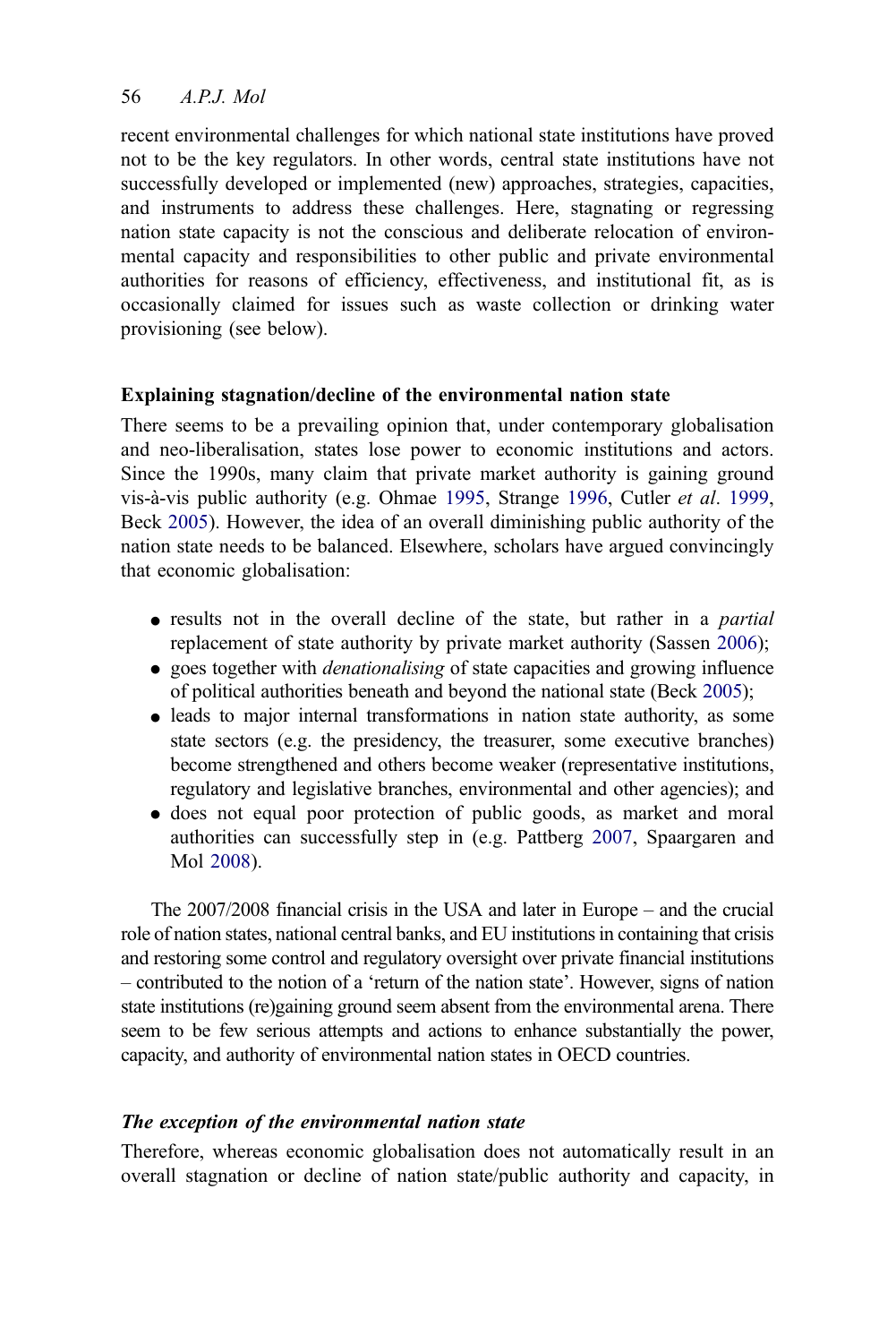many OECD countries, the *environmental* nation state – the set of national state environmental organisations and institutions – has failed to increase power and capacity over approximately the last decade and a half. Four arguments can help to understand this stagnation/decline of, in particular, national environmental state institutions (i.e. vis-à-vis national state institutions in other sectors/branches, vis-à-vis state institutions at sub- and supranational levels, and vis-à-vis non-state environmental institutions). It is understood that not every reason has equal explanatory power for every nation state.

First, and following the idea of sustainable development, one of the new strategies of the 1980s to cope with state failures was what has been labelled external integration: the idea (and practice) that environmental infringements could only be addressed successfully when sectoral state agencies, institutions, and policies (economic, finance, agriculture, industry) were integrated with environmental ones (Jordan and Lenschow [2010](#page-19-0)). The previously relatively autonomous/separate environmental state institutions and organisations increasingly started to share and mix tasks/responsibilities with sectoral (economic, financial, agricultural, etc.) equivalents, or were even merged with those sectoral equivalents into integrated institutions and organisations. During the heyday of environmental concern in the 1990s, this worked well and gave state environmental advocates significant influence to redesign/green other state institutions. In particular, the influence of environmental state institutions and programs on economic (sectoral) development, financial policies, foreign and international cooperation policies, and energy policies significantly strengthened the environmental agenda. When times changed and environment moved to the bottom of the public and political agendas towards the end of the 1990s, some of these integrated institutions concentrated again on their core, non-green functions.

Environmental policy integration is of course seldom a win–win process and often has trade-offs: there may be real winners and losers (Lenschow [2002](#page-19-0), p. 34). Alternatively, as Liberatore states, 'the concept of integration assumes a form of reciprocity' ([1997](#page-19-0), p. 119). However, unless the different components, in this case sectoral and environmental interests, have similar weight and power, the output will not be a policy that is integrated with respect to environmental aspects but instead a policy that dilutes environmental interests. When environmental interests started losing power in the national state bureaucracies and politics (in the late 1990s and beyond), state environmental policymaking and implementation institutions became marginalised (Mol [2004\)](#page-20-0). Integration proved then often a Trojan horse for the environmental nation state. In the Netherlands, environmental integration resulted in the merging in 2010 of two national ministries into the Ministry for Infrastructure and Environment, with a Minister for Infrastructure and a lower-level, less-powerful Secretary of State for Housing and Environment (notice the sequence!). Additionally, in many countries, the greening of economic policies in the 1990s turned into requirements that environmental policies be economically sound in the 2000s. For Germany, Müller ([2002](#page-20-0))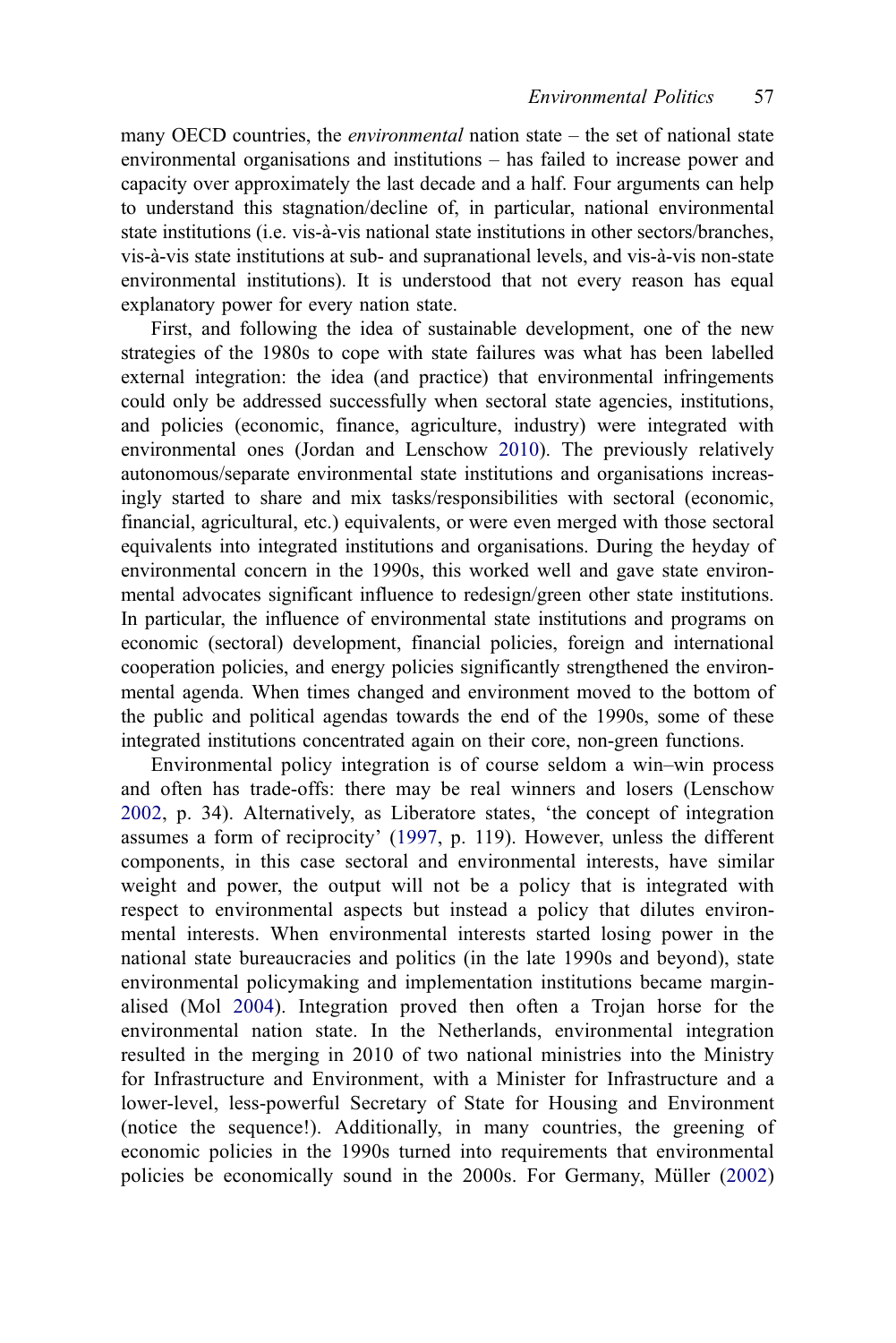concluded that the Environment Ministry did not possess the institutional standing in the government and the procedural tools to intervene in the work of other ministries. Hey ([2002](#page-19-0)) analysed the failure of environmental taxation on heavy goods vehicles in Europe due to the power of financial ministries. In contrast, in the UK integration of environment in other policy domains from the mid-1990s to the early 2000s does not show this weakening of the environmental state.

Second, international environmental cooperation and policy provided a major legitimacy for and empowerment of environmental state institutions in the 1990s. The Institutions for the Earth (Haas et al. [1993](#page-19-0)) were primarily institutions of nation state collaboration. However, by the turn of the millennium, these statebased institutions started to lose power, attractiveness, success, and thus legitimacy. The architecture of the international state system proved not (or no longer) capable of handling the global environmental challenges we are confronted with, not unlike how environmental nation states individually failed to cope with the national environmental challenges in the 1980s. In the third millennium, new models of global environmental collaboration were called upon and partly emerged, ranging from new forms of global environmental state collaboration and organisation via all types of hybrid institutions to non-state transnational network institutions that go beyond and outside collaborating environmental nation states.

Arguably, the problems with the entering into force of the Kyoto protocol and with the negotiations of its successor are among the best illustrations. Advances and innovations of global climate change policies are not so much made by collaborating nation states within the framework of the UNFCCC but rather by municipalities and mayors (Bouteligier [2013\)](#page-18-0), private companies and market parties, NGOs, and others. Two global financial crises enhanced state powers and capacity in the financial sector to diminish and contain the role of the private sector. However, until now, the global environmental crises did not 'force' larger environmental nation state capacities; nor did they further 'contain' the drivers of climate change.

Third, with globalisation, environmentally relevant practices (practices causing environmental devastation as well as practices preserving the environment) are increasingly caused, governed, and determined by networks and flows that criss-cross national borders and jurisdictions. Networks and flows of transport and mobility, of energy and other natural resources, of products and services, of pollution and waste, to name but a few, have become architects of the contemporary environmental profile. As Spaargaren et al. ([2006](#page-21-0)) illustrated for different environmental issues, this prompts other environmental governance authorities than (collaborating) nation states. City networks, business networks, global production and supply networks, global public–private partnerships, networks of labelling/certification that combine market and moral authority, to name but a few, seem to be leading the innovation in (global) environmental governance, as they have a structural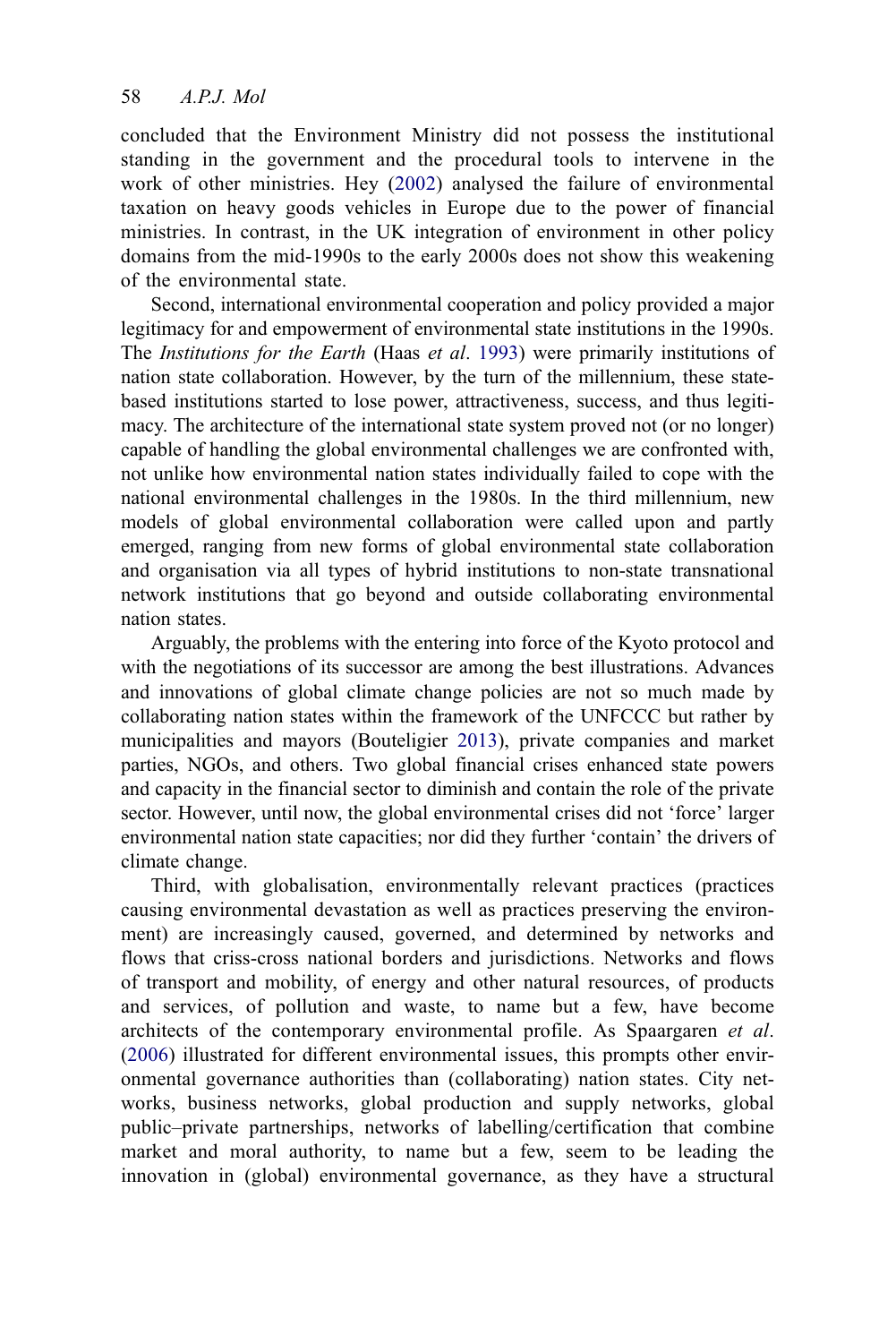affinity with the flow-and-network logic of current transnational environmental challenges. Nation state institutions are definitely actors in these new governance networks that aim to manage environmental flows. However, whereas in the 1980s and 1990s, environmental states managed to initiate, coordinate, lead, determine access to, and influence multi-stakeholder governance arrangements within states and between states, they prove less able to do so in the new millennium within transnational environmental governance networks as described above. Hence, these new global governance networks increasingly challenge conventional international environmental policymaking and implementation, and environmental nation states lose a large part of their positions as environmental governance network initiators, coordinators, gatekeepers, and connectors.

These new networked environmental governance arrangements beyond the nation state have been witnessed in the contexts of the sustainability regulation of aquaculture and captured fish (Bush et al. [2013\)](#page-18-0), wood (Tysiachniouk [2012\)](#page-21-0), biofuels (Mol [2010\)](#page-20-0), organic agrofood (Glin *et al.* [2012\)](#page-18-0), and other transnationally traded products. Multi-stakeholder initiatives, global value chain governance, and private certification schemes dominate sustainability governance, whereas (collaborating) nation states are playing a subsumed role or are even absent.

Fourth and finally, the perception of environmental nation state decline is also enhanced by the accountability structure in environmental politics. Under current conditions of globalisation, environmental nation states are still the prime institutions held accountable for environmental performance (especially in terms of impacts) in their territories or within their jurisdiction by equivalent (state) entities, by their domestic constituencies, and by globally operating non-state actors (international organisations, multinational companies, NGO networks, etc.). Even under current conditions, where – as indicated above – states have lost a great deal of power over ruling, regulating, detailing, and prescribing environmentally relevant activities within or related to their jurisdictions and territories, environmental nation states are the prime institutions held accountable. This accountability-without-power severely undermines the legitimacy of the environmental nation state through unfulfilled accountabilities of multiple types.

This contrasts with a number of new (i.e. non-state or hybrid) environmental institutions that were (until now) not as strongly held accountable for environmental performance. Additionally, if they are held accountable, it is rather in respect of outputs (what they actually do in terms of new policies, initiatives, instruments, strategies) and less so regarding the more troublesome outcomes (e.g. changing behaviour of polluters) and impacts (e.g. lower emissions, better environmental quality). Partnerships, hybrid institutions, roundtables, private NGO–business coalitions, city networks, lead firms in global value chain, civil society transparency institutions such as Transparency International or the Carbon Disclosure Project, to name a few, are not necessarily more successful in terms of environmental governance performance. However, as they lack the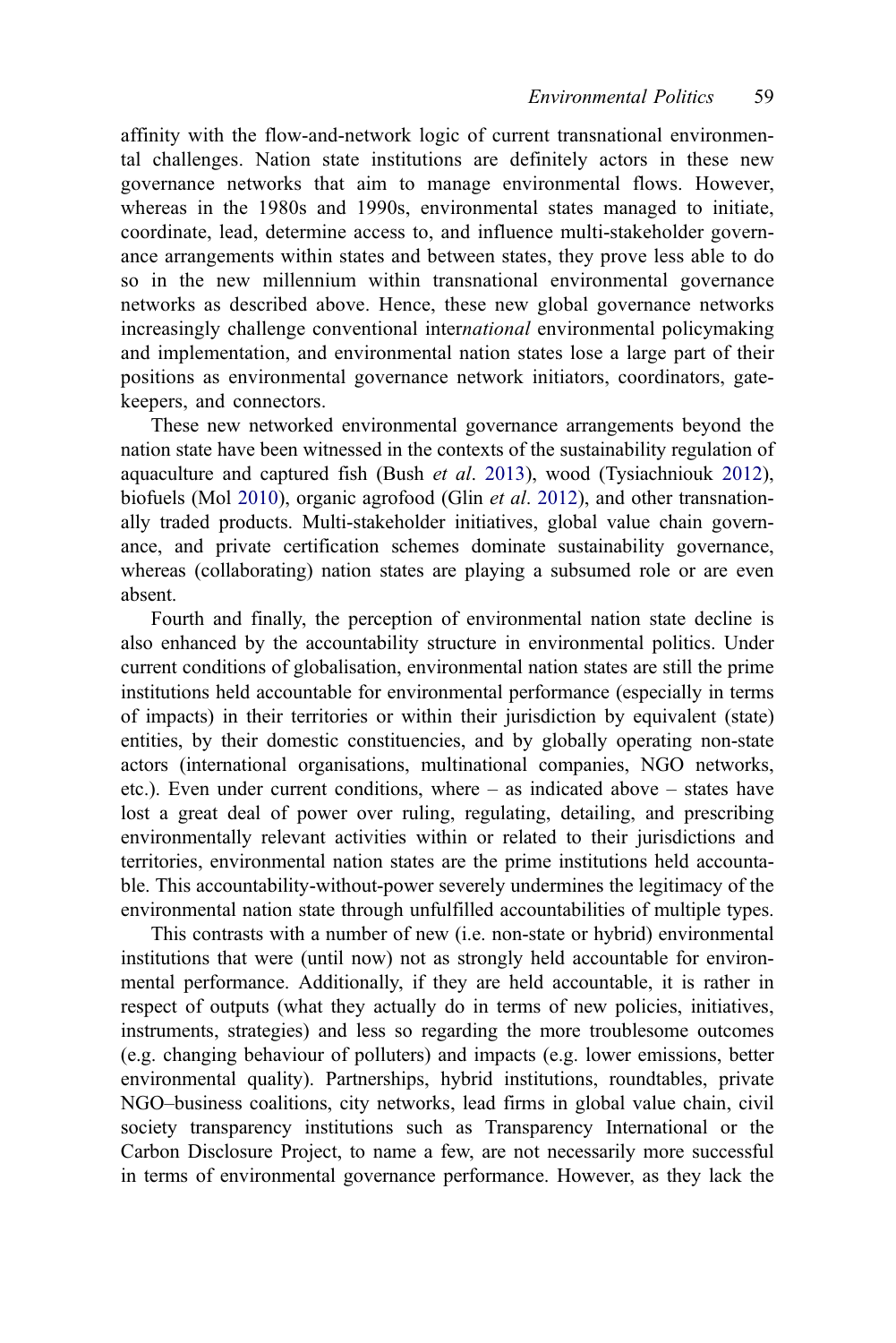formalised and structured accountability mechanisms so characteristic of nation state environmental institutions, they are less vulnerable to criticism for substandard environmental performance.

#### Balancing environmental nation state stagnation and decline

This sobering portrait of the current environmental nation state should be qualified on three accounts. First, this stagnating or even declining power and capacity of the environmental nation state might be temporary, a specific phase in the history of how states handle environmental damage. Not unlike the stagnation in advancing and implementing the environmental agenda in the 1980s, OECD countries may also now face a temporary setback in environmental state building, followed by a new phase or reinvention. In other words, it remains to be seen how permanent this environmental nation state setback is.

Second, this contemporary decline does not mean that environmental nation state institutions have become irrelevant in absolute terms. Although Levy ([2010\)](#page-19-0) hypothesises that, compared with social policy, there could be very powerful votes for dismantling environmental policies as the desire to 'claim credit' for deregulation outweighs the avoidance of blame, there exists little empirical evidence of the existence of such a process. Decades of environmental state institution building guarantee some inertia and continuity of the environmental nation state. Even today, massive 'environmental deinstitutionalisation' – the breaking down and dissolving of nation state environmental institutions (e.g. Mol [2009](#page-20-0)) – or environmental policy dismantling (e.g. Korte and Jörgens [2012;](#page-19-0) Jordan et al. [2013\)](#page-19-0) is still a rare phenomenon, as also evidenced by the selective environmental state capacity data presented above.

Third, declining capacity, interest/priority, and authority of the environmental nation state institutions on environmental agendas and threats is not automatically problematic for environmental sustainability. Some claim that centralised environmental policymaking provides more stringent outcomes than decentralised or cooperative forms (Weiburst [2009](#page-21-0)). Quite a number of 'conventional' local/national environmental threats emerged on the public and policy agendas in the 1970s and have successfully been put under some type of (state) control in OECD countries (e.g. safe drinking water, sewerage, acidification, solid waste, point-source surface water pollution, food poisoning, and deforestation). However, less nation state involvement does not mean less-effective problem solving, control, and management. Other institutions and actors, within and outside the environmental nation state, have taken over functions, tasks, capacities, and responsibilities of national state institutions through decentralisation, devolution, integration, privatisation, hybridisation, and internationalisation. As Weidner and Jänicke [\(2002](#page-21-0), see also Jacob and Volkery [2006\)](#page-19-0) conceptualise, national environmental capacity is more than nation state environmental capacity. Some scholars note the continuing (indirect) power and effect of environmental nation state institutions by claiming that these operate now in new governance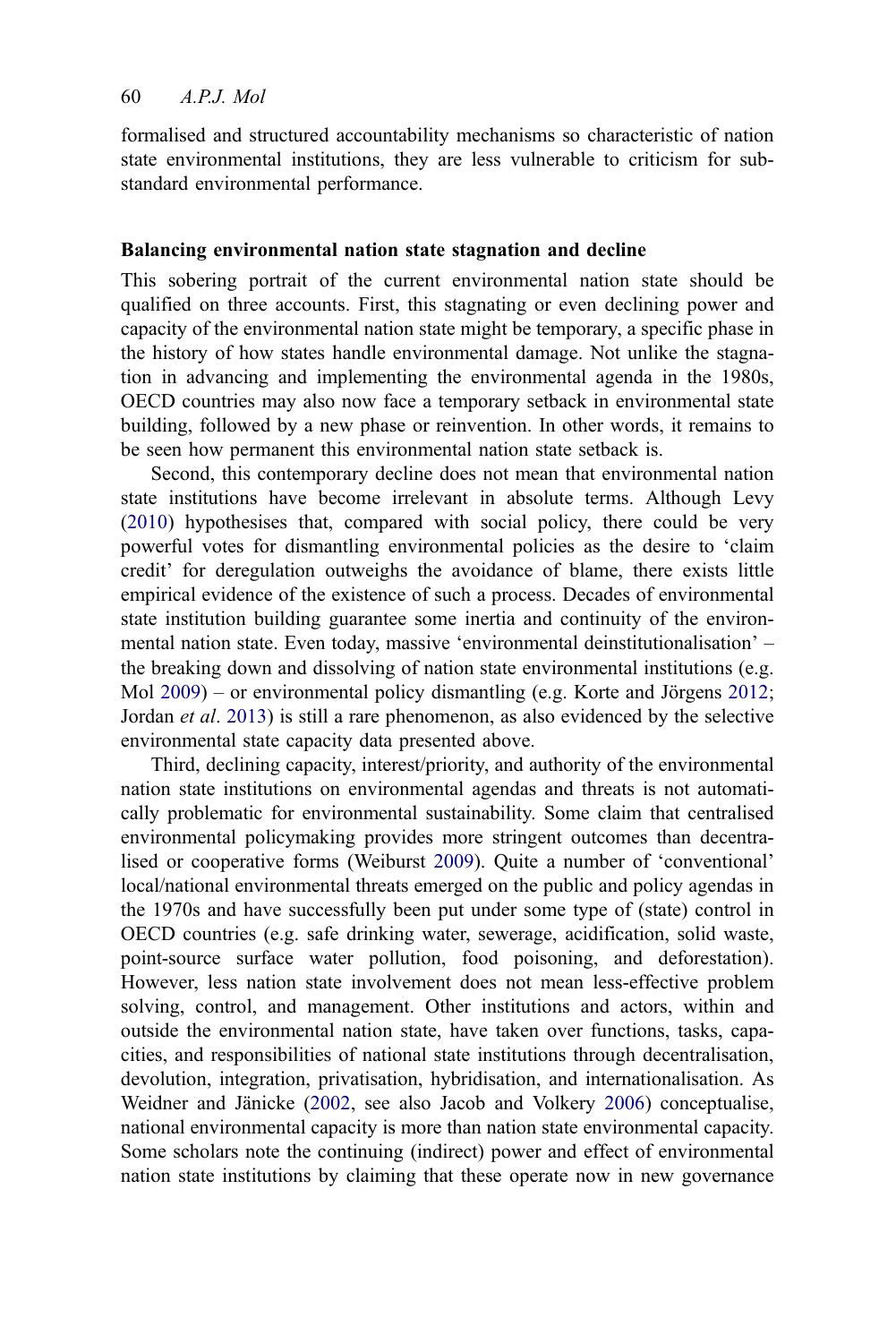arrangements (or partnerships such as green alliances) with other non-state actors and institutions, and with sub- and supranational political bodies on environmental protection (e.g. Conca [2005;](#page-18-0) Glasbergen et al. [2007](#page-18-0)). Environmental awareness-raising can be and is handled through environmental NGOs; solid waste collection and recycling is (partly) privatised to companies; environmental enforcement runs (also) via value chains, insurance companies, and private certification organisations; and environmental licensing and energy conservation programs are decentralised to municipalities. Although the relocation of these environmental tasks and responsibilities from nation state institutions to other public and private environmental authorities often goes together with – more or less fierce – debates about effectiveness, efficiency, and equity, the aim and often end result of such relocation is not necessarily a lower level of environmental protection, preservation, and performance. However, it is definitely a different form of institutionalisation of environmental protection.

That is also why OECD countries do not show an overall environmental deterioration, even though their nation state institutions seem to be losing environmental authority. In analysing the environmental performance data of OECD countries over the past two decades, most scholars agree that there has been a lack of sufficient progress in mitigating environmental pollution (e.g. greenhouse-gas emissions, pesticide use), resource efficiency and recycling (e.g. phosphate, energy, rare earths), and environmental quality (air, oceans, soils), either in total, per capita, or per unit of GDP. However, few can conclude that there has been an overall environmental deterioration in these countries on most indicators. The Environmental Performance Index of the Yale centre for environmental Law and Policy, among others, does not show deteriorating environmental performances for the group of OECD countries over the past decade ([http://](http://epi.yale.edu/) [epi.yale.edu/](http://epi.yale.edu/)). Institutionalisation of environmental capacity in other than nation state institutions is part of the explanation.

In conclusion, the stagnation/decline of environmental nation states has come together with a hybridisation (Conca [2005\)](#page-18-0) and diversification (Spaargaren and Mol [2008](#page-21-0)) of environmental authorities, both within the system of states and outside it. These developments suggest that stagnation/ decline of environmental nation state institutions does not map directly to apocalyptic horizons of failed environmental governance. Many other institutions, both state and non-state, have shown their power and authority in governing the environmental challenges of our time. In addition, many scholars have illustrated the power and effects of these non–(nation) state environmental institutions in governing environmental problems. Obviously, these alternative environmental institutions and authorities are not (yet) performing according to desired sustainability standards. However, there is no reason or historical 'evidence' to believe that a larger nation state environmental capacity would have done much better. This raises the question of whether we should be worried at all about a stagnating or declining nation state environmental capacity. As argued elsewhere (Mol [2007b](#page-20-0)) in different terms, I do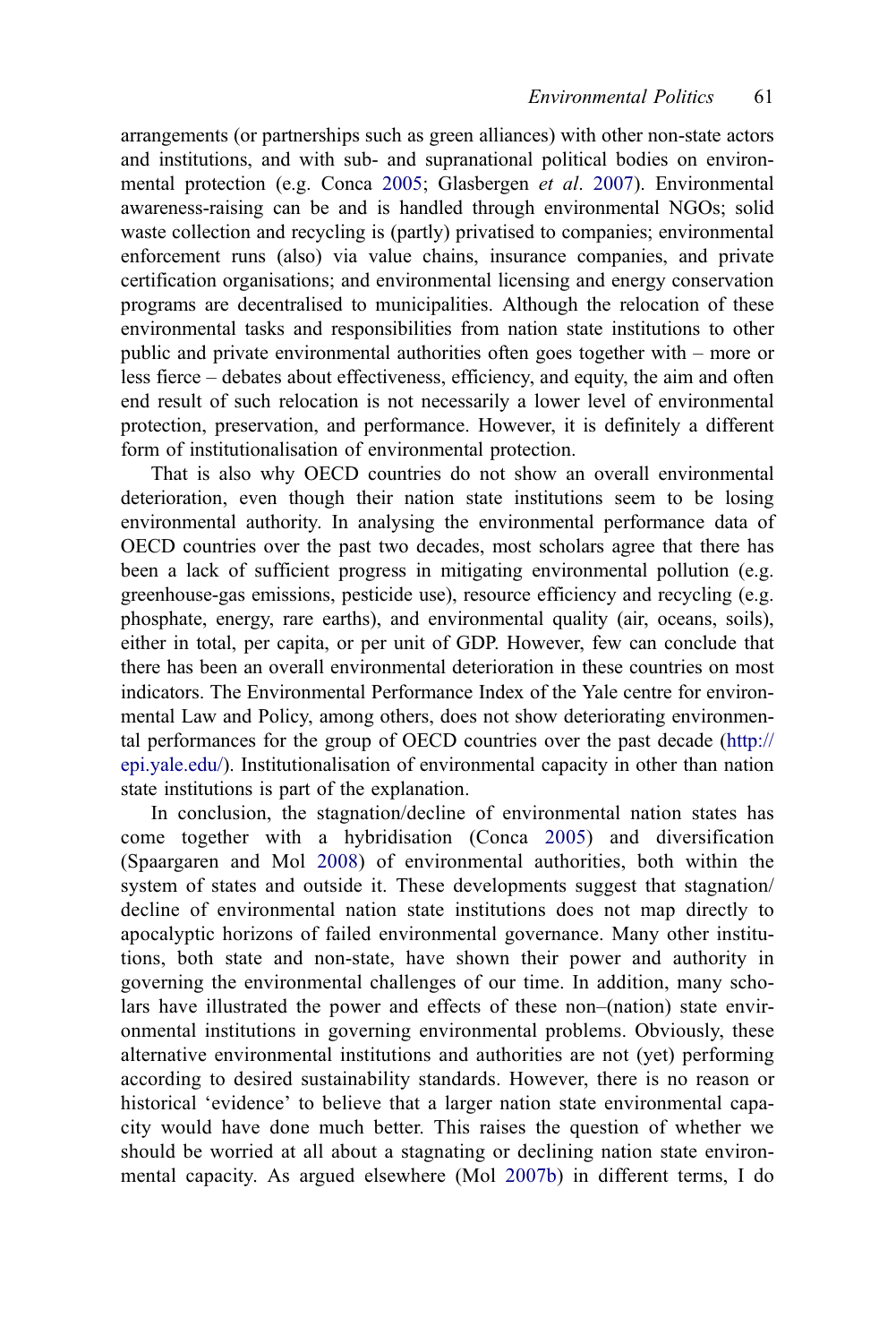think there are arguments to 'bring the environmental state back in', analytically and normatively.

## Bringing the environmental state back in

Now that other environmental authorities below, above, and outside the nation state are increasing in importance, I conclude that it remains essential to bring the environmental nation state back into the equation of environmental protection for three reasons.

First, there is a strong double hermeneutics element in the analysis of weakening environmental nation states and emerging new non-state authorities. Social scientists have been conscious of double hermeneutics, that is, of the fact that social science studies and writings influence research objects for better or for worse. Increasingly, with the literature and studies on network governance, private governance, governance without government, partnerships, non-state-market-driven governance and others, environmental nation state organisations, and their officials/representatives appear increasingly to internalise these ideas by: legitimising and prioritising non-interventionist state environmental policies; showing a preoccupation with mediation and network construction instead of designing and implementing substantial and stringent environmental policies; reducing the until recently strong core of environmental experts and expertise within the environmental state while maximising the numbers of managers, mediators, and communicators; and outsourcing nation state tasks to subnational institutions and non-state parties. Shifts in environmental authority become an excuse or argument for an absence of environmental ambitions within national state environmental agencies, for a further weakening of environmental state institutions, for non-interventionist policies, for endless mediation and discussion, and for environmentally ineffective devolution and privatisation. In other words, shifts in authority may then result in a self-fulfilling prophecy of declining environmental state capacity. It is understood that specific sectors in society and specific political ideologies cherish and celebrate such developments, emphasising the impossibility of interventionist, preventive, and precautionary national environmental policies. In contrast to the environmental domain, there is little hesitation within state organisations and officials to be interventionist and preventive when issues of terrorism, security, economic stimulation, or financial crises are at stake.

Second, the environmental nation state needs to be foregrounded, as it is not interchangeable with other (non-state) environmental authorities in all respects. I do not want to argue that states have any pre-given higher morality, normatively preferable place, or formal ahistorical position in environmental protection arrangements. However, I do think that in contemporary environmental governance, states and state authorities require a conceptualisation that is fundamentally rather than marginally different (but not better) than those of other (private) actors and authorities. Bringing the environmental state back in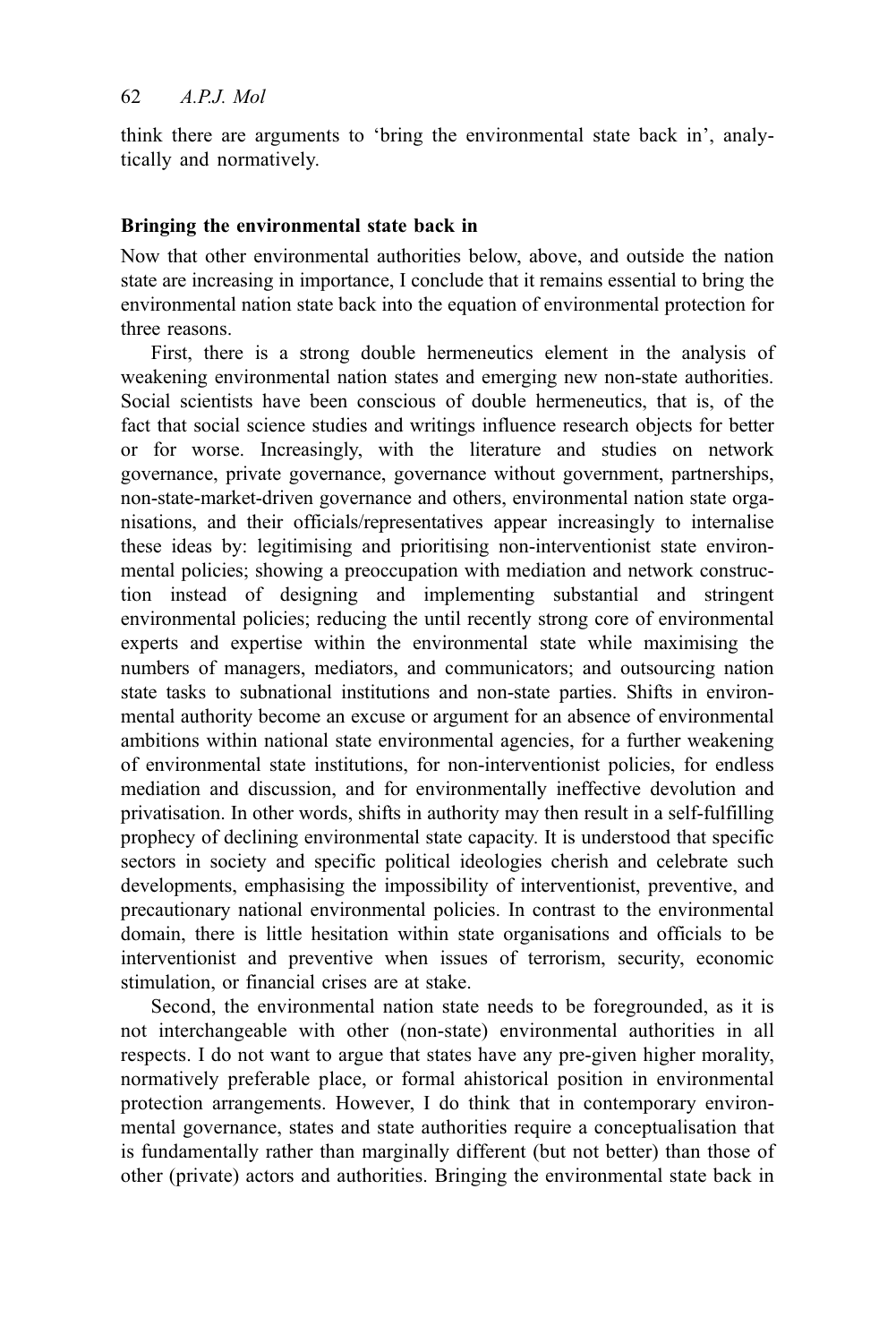means making conceptual room for the specificities of states and state authorities wherein environmental accountability, rule-altering behaviour, democracy, and balancing interests cannot be handled adequately and/or legitimately by non-state authorities. This is in line with Gerrefi et al. ([2001](#page-18-0), Mayer and Gereffi [2010\)](#page-20-0), who conclude that private partnerships should not weaken or replace existing state programmes but should go together with a strong state that actively enforces environmental goals within and beyond their sovereign territory. Similarly, Seidman ([2005](#page-20-0)) warns of the limitations of 'stateless' governance and for civil society replacing the state in taking up watchdog and control functions traditionally fulfilled by the state. The question then becomes: regarding what types of environmental issues, levels, and arrangements can state 'functions', tasks, and responsibilities be (partly) taken over by or mixed with other actors and authorities, and where do we witness (and thus need) the unique qualities of nation states and state institutions? Without claiming to provide a full and complete analysis, some essential environmental nation state functions can be identified. Meadowcroft [\(2007](#page-20-0)) provides an interesting start for such an analysis with respect to democracy, wherein he argues for the essential meta-governance role of representative institutions. Other nation state roles prove essential in handling environmental catastrophes such as nuclear disasters (e.g. Fukushima in 2011), the global spread of bird flu (2003/2004) or swine flu (2009), or major oil spills such as the Deep Horizon (2010). States are also key to constructing, codifying, and maintaining a level playing field in which environmental risk allocation is not squeezed towards vulnerable minorities, whether on a local or global level. Additionally, states are essential in preventing and punishing major criminal behaviour related to the environment, such as illegal toxic waste dumping, intentional food contamination (such as melamine in milk or glycol in wine), and IUU (illegal, unreported and unregulated) fishing.

With this set of specificities of environmental nation states, we nonetheless do not argue for (a return to) classical statist arrangements in environmental governance, as some of the 'simple modernity' state advocates seem to do. Under specific conditions, legitimacy, accountability, environmental effectiveness, interest balancing, and democracy can also be organised and safeguarded to a major extent through, for instance, global private authorities. However, in other cases, this is not desirable or possible, or the (non-monetary) costs and external effects would be too high. In those cases, environmental nation states and their democratic institutions should not withdraw into stagnation, mediation, facilitation, network management, and information exchange with respect to solving global environmental problems. Rather, in such cases, environmental states must be foregrounded in taking the authoritative lead in actions against environmental devastation.

Bringing the environmental state back in thus refers not only to an analytical project (bringing the environmental state back into the analysis of environmental governance) but also to a political project wherein environmental states, state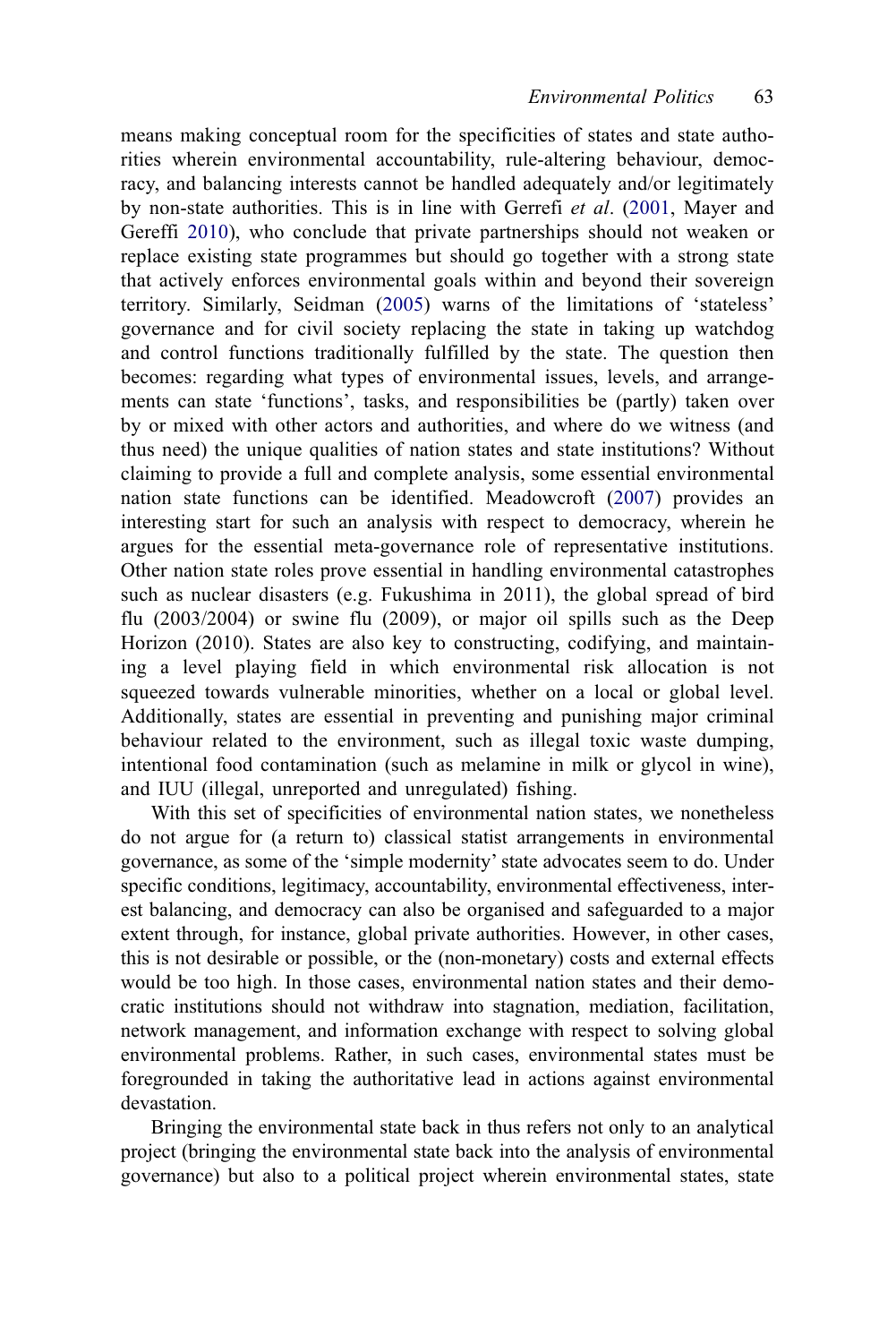## <span id="page-17-0"></span>64 A.P.J. Mol

organisations, and state officials dare to intervene and make a difference, and also when uncertainties, globalisation, and complexities make simple planning and causal goal-effect analysis out of the question. However – and this is my third point – the outlook, operations and power employment of the environmental state should be different compared with those of two decades ago. Globalisation requires an outward-looking cosmopolitan state in a transnational state system, not an inward-looking programme of narrow nationalist (environmental) protectionism. Environmental nation states should not limit operations to the 'nation state container', but should actively operate in, 'program', and connect with (cf. Castells [2009](#page-18-0)) global networks where global environmental flows are handled and managed. Nation states have started doing that to some extent with respect to global financial flows and security and terrorism; they should start doing similarly with respect to regulating environmental flows and protection. Connecting and programming different global networks regulating environmental flows cannot be left in the hands of private institutions alone.

#### Disclosure statement

No potential conflict of interest was reported by the author.

#### **Notes**

- 1. In the literature, three dimensions of state capacity are usually distinguished: coercive capacity, extractive capacity (raising revenues), and administrative capacity (producing and delivering public goods and services and regulating economic activity; Skocpol [1985](#page-21-0), p. 16, Hanson and Sigman [2013](#page-19-0)). Environmental state capacity (but also regulating financial markets) concerns mainly the latter dimension, although it is dependent on extractive capacities.
- 2. There is growing work on indicators and databases for quantification of (administrative) state capacity (e.g. Hanson and Sigman [2013](#page-19-0)), but hardly on environmental state capacity. Brunel and Levinson [\(2013](#page-18-0)) and Sauter ([2014\)](#page-20-0) have assessed various existing and new conceptualisations to assess state environmental stringency, but have not yet carried out systematic applications.
- 3. The number of staff could not be traced for all OECD countries. Occasionally, ministries were reorganised – hence the later years (early 2000s) or absence of the country. In some (federal) nation states, environmental protection is more a responsibility of the states rather than the federal government.

## References

Ahuis, C., 2004. Die Umweltpolitik in Deutschland nach 1945. Norderstedt: GRIN Verlag. Aldred, R., 2012. Governing transport from welfare state to hollow state: the case of cycling in the UK. Transport Policy, 23, 95–102. doi:[10.1016/j.tranpol.2012.05.012](http://dx.doi.org/10.1016/j.tranpol.2012.05.012)

- Andersen, M.S. and Liefferink, D., Eds., 1997. European environmental policy. The pioneers. Manchester: Manchester UP.
- Anthoff, D. and Hahn, R., 2010. Government failure and market failure: on the inefficiency of environmental and energy policy. Oxford Review of Economic Policy, 26 (2), 197–224. doi:[10.1093/oxrep/grq004](http://dx.doi.org/10.1093/oxrep/grq004)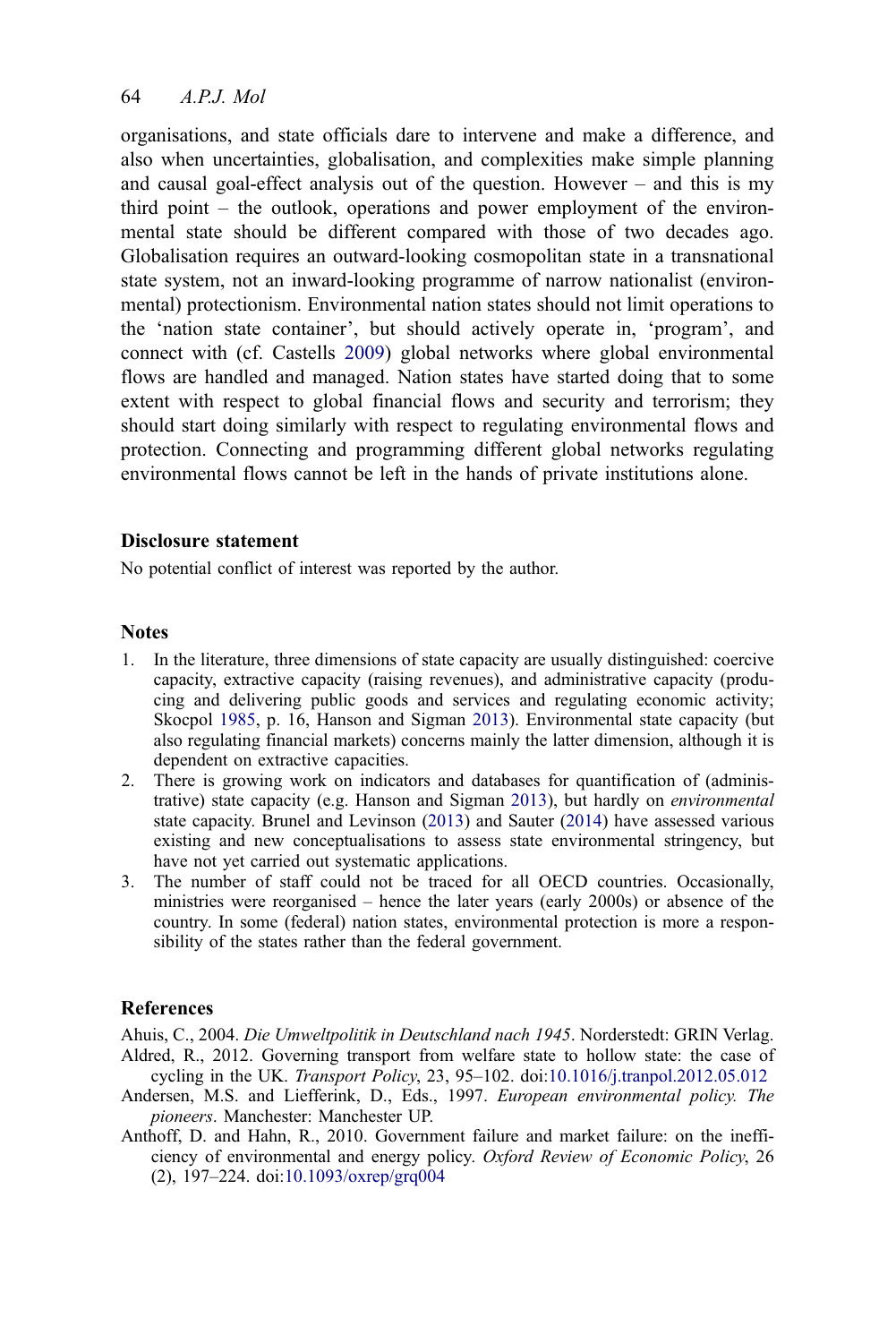- <span id="page-18-0"></span>Arnouts, R. and Arts, B., 2009. Environmental governance failure: the 'Dark Side' of an essentially optimistic concept. In: B. Arts, A. Lagendijk, and H. Van Houtum, eds. The disoriented state: shifts in governmentality, territoriality and governance. Heidelberg: Springer, 201–228.
- Barrett, B.F.D., Ed., 2005. Ecological modernization in Japan. Abingdon: Routledge.
- Beck, U., 2005. Power in the global age. A new global political economy. Cambridge: Polity.
- Binder, M., 2002, Umweltpolitischen Basisinnovationen im Industrieländervergleich. Ein grafisch-statistischer Überblick, FFU-Report 02-06, Berlin: Environmental Policy Research Centre
- Bouteligier, S., 2013. Global cities and networks for global environmental governance. spaces of innovation, places of leadership. Abingdon: Routledge.
- Brunel, C. and Levinson, A., 2013. Measuring environmental regulatory stringency, OECD Trade and Environment Working Papers 2013/05, Paris: OECD
- Busch, P.-O., Jörgens, H., and Tews, K., 2005. The global diffusion of regulatory instruments: the making of a new international environmental regime. The Annals of the American Academy of Political and Social Science, 598, 146–167. doi:[10.1177/](http://dx.doi.org/10.1177/0002716204272355) [0002716204272355](http://dx.doi.org/10.1177/0002716204272355)
- Bush, S.R., et al., 2013. Certify sustainable aquaculture?. Science, 341 (6150), 1067– 1068. doi:[10.1126/science.1237314](http://dx.doi.org/10.1126/science.1237314)
- Castells, M., 2009. Communication power. Oxford, NY: Oxford University Press.
- Castree, N., 2008. Neoliberalising nature: processes, effects, and evaluations. Environment and Planning A, 40, 153–173. doi:[10.1068/a39100](http://dx.doi.org/10.1068/a39100)
- Collier, U., Ed.., 1997. Deregulation in the European union. Environmental perspectives. London: Routledge.
- Conca, K., 2005. Old states in new bottles? The hybridization of authority in global environmental governance. In: J. Barry and R. Eckersley, eds. The state and the global ecological crisis. Cambridge, MA: MIT, 181–205.
- Cutler, A.C., Haufler, V., and Porter, T., 1999. The contours and significance of private authority in international affairs. In: A.C. Cutler, V. Haufler, and T. Porter, eds. Private authority and international affairs. New York, NY: New York State University Press, 333–376.
- Eckersley, R., 2004. The green state. rethinking democracy and sovereignty. Cambridge, MA: MIT.
- Enros, P., 2013. Environment for science: a history of policy for science in environment Canada. Toronto: Self-published using CreateSpace (an Amazon.com Company).
- Esty, D.C. and Porter, M.E., 2005. National environmental performance: an empirical analysis of policy results and determinants. Environment and Development Economics, 10 (4), 391–434. doi:[10.1017/S1355770X05002275](http://dx.doi.org/10.1017/S1355770X05002275)
- European Commission/Eurostat, 2011. Environmental protection expenditures in Europe, 1995-2009 data. Luxembourg: Publications Office of the European Union.
- Eurostat (2014) Environmental protection expenditure, Brussels: Eurostat, Available from: [http://epp.eurostat.ec.europa.eu/statistics\\_explained](http://epp.eurostat.ec.europa.eu/statistics_explained) [Accessed 5 October 2014].
- Falkner, R., 2003. Private environmental governance and international relations: exploring the links. Global Environmental Politics, 3, 72–87. doi:[10.1162/](http://dx.doi.org/10.1162/152638003322068227) [152638003322068227](http://dx.doi.org/10.1162/152638003322068227)
- Gereffi, G., Garcia-Johnson, R., and Sasser, E., 2001. The NGO-industrial complex. Foreign Policy, 125, 56–65. doi:[10.2307/3183327](http://dx.doi.org/10.2307/3183327)
- Glasbergen, P., Biermann, F., and Mol, A.P.J., Eds., 2007. Partnerships, governance and sustainable development. Reflections on theory and practice. Cheltenham: Edward Elgar.
- Glin, L.C., et al., 2012. Governing the transnational organic cotton network from Benin. Global Networks, 12 (3), 333–354. doi:[10.1111/j.1471-0374.2011.00340.x](http://dx.doi.org/10.1111/j.1471-0374.2011.00340.x)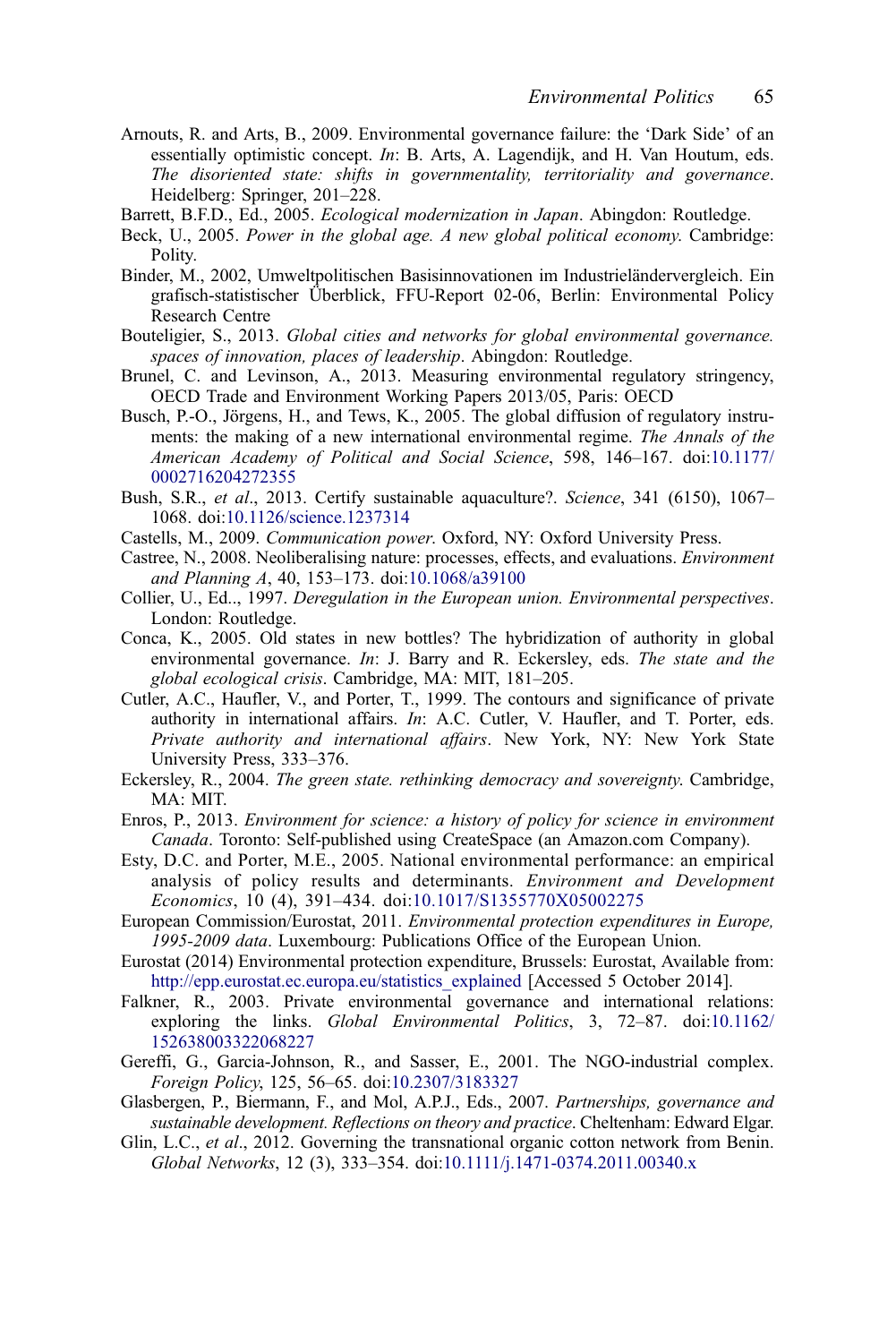- <span id="page-19-0"></span>Haas, P.M., Keohane, R.O., and Levy, M.A., Eds., 1993. Institutions for the earth. Sources of environmental protection. Cambridge, MA: MIT.
- Hanson, J.K. and Sigman, R. (2013), Leviathan's Latent Dimensions: Measuring State Capacity for Comparative Political Research, Unpublished Manuscript, Syracuse University, Available from [http://faculty.maxwell.syr.edu/johanson/papers/hanson\\_sig](http://faculty.maxwell.syr.edu/johanson/papers/hanson_sigman13.pdf) [man13.pdf](http://faculty.maxwell.syr.edu/johanson/papers/hanson_sigman13.pdf) [Accessed October 2014].
- Hays, S.P., 1987. Beauty, health, and permanence: environmental politics in the United States, 1955-1985. Cambridge: Cambridge UP.
- Helm, D., 2010. Government failure, rent-seeking, and capture: the design of climate change policy. Oxford Review of Economic Policy, 26 (2), 182–196. doi:[10.1093/](http://dx.doi.org/10.1093/oxrep/grq006) [oxrep/grq006](http://dx.doi.org/10.1093/oxrep/grq006)
- Hey, C., 2002. Why does environmental policy integration fail? The case of environmental taxation for heavy goods vehicles. In: A. Lenschow, ed. Environmental policy integration. greening sectoral policies in Europe. London: Earthscan, 127–152.
- Hillstrom, K. and Hillstrom, L., 2010. U.S. environmental policy and politics: a documentary history. Washington, DC: CQ press.
- Hsu, A., et al., 2014. The 2014 environmental performance index. New Haven, CT: Yale Center for Environmental Law and Policy.
- Jacob, K. and Volkery, A., 2006. Modelling capacities for environmental policy-making in global environmental politics. In: M. Jänicke and K. Jacob, eds. Environmental governance in global perspective. New approaches to ecological and political modernisation. Berlin: Freie Universität, FFU report 01-2006, 67–94.
- Jänicke, M., 1986. Staatsversagen. Die Ohnmacht der Politik in die Industriegesellschaft. München: Piper.
- Jänicke, M., 1993. Über ökologische und politische Modernisierungen. Zeitschrift Für Umweltpolitik Und Umweltrecht, 2, 159–175.
- Jordan, A., Bauer, M.W., and Green-Pedersen, C., 2013. Policy dismantling. Journal of European Public Policy, 20, 795–805. doi:[10.1080/13501763.2013.771092](http://dx.doi.org/10.1080/13501763.2013.771092)
- Jordan, A. and Lenschow, A., 2010. Environmental policy integration: a state of the art review. Environmental Policy and Governance, 20 (3), 147–158. doi:[10.1002/eet.](http://dx.doi.org/10.1002/eet.v20:3) [v20:3](http://dx.doi.org/10.1002/eet.v20:3)
- Knill, C., Tosun, J., and Bauer, M.W., 2009. Neglected faces of Europeanization. *Public* Administration, 87 (3), 519–537. doi:[10.1111/j.1467-9299.2009.01768.x](http://dx.doi.org/10.1111/j.1467-9299.2009.01768.x)
- Korte, S. and Jörgens, H., 2012. Active dismantling under high institutional constraints?. In: M.W. Bauer, A. Jordan, C. Green-Pedersen, and A. Héritier, eds. Dismantling public policy. Oxford: Oxford University Press, 81–102.
- Kraft, M.E. and Vig, N.J., 2010. Environmental policy over four decades. Achievements and new directions. In: N.J. Vig and M.E. Kraft, eds. Environmental policy. New directions for the twenty-first century. 7th ed. Washington, DC: CQ Press, pp.1–26.
- Lenschow, A., 2002. New regulatory approaches in 'Greening' EU policies. European Law Journal, 8 (1), 19–37. doi:[10.1111/eulj.2002.8.issue-1](http://dx.doi.org/10.1111/eulj.2002.8.issue-1)
- Levy, J.D., 2010. Welfare retrenchment. In: F.G. Castles, S. Leibfried, J. Lewis, H. Obinger, and C. Pierson, eds. The oxford handbook of the welfare state. Oxford: Oxford University Press, 552–568.
- Liberatore, A., 1997. The integration of sustainable development objectives into EU policy-making: Barriers and prospects. In: S. Baker, M. Kousis, D. Richardson, and S. Young, Eds. The politics of sustainable development: theory, policy and practice within the European Union. London: Routledge, 107-126.
- Mann, M., 1984. The autonomous power of the state: its origins, mechanisms and results. European Journal of Sociology, 25 (2), 185–213. doi:[10.1017/](http://dx.doi.org/10.1017/S0003975600004239) [S0003975600004239](http://dx.doi.org/10.1017/S0003975600004239)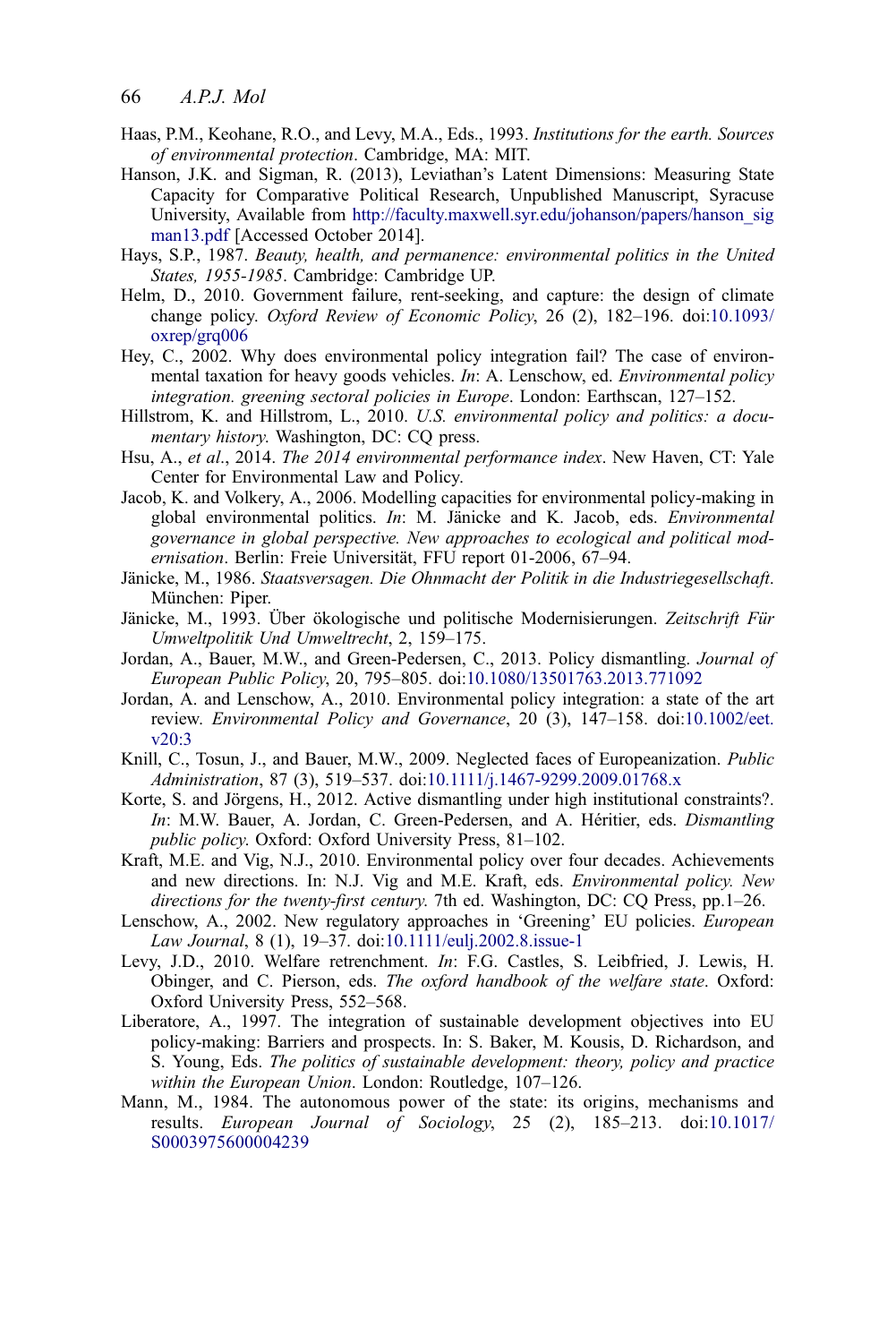- <span id="page-20-0"></span>Mayer, F. and Gereffi, G., 2010. Regulation and economic globalization: prospects and limits of private governance. Business and Politics, 12 (3), article 11 doi:[10.2202/](http://dx.doi.org/10.2202/1469-3569.1325) [1469-3569.1325](http://dx.doi.org/10.2202/1469-3569.1325)
- McCormick, J., 1991. British politics and the environment. London: Earthscan.
- Meadowcroft, J., 2005. From welfare state to ecostate. In: J. Barry and R. Eckersley, eds. The state and the global ecological crisis. Cambridge, MA: MIT, 3–23.
- Meadowcroft, J., 2007. Democracy and accountability: the challenge for cross-sectoral partnerships. In: P. Glasbergen, F. Biermann, and A.P.J. Mol, eds. Partnerships, governance and sustainable development. reflections on theory and practice. Cheltenham: Edward Elgar, 194–213.
- Mercer, D., Christesen, L., and Buxton, M., 2007. Squandering the future—climate change, policy failure and the water crisis in Australia. Futures, 39 (2–3), 272–287. doi:[10.1016/j.futures.2006.01.009](http://dx.doi.org/10.1016/j.futures.2006.01.009)
- Mert, A., 2012. Partnerships and the privatisation of environmental governance: on myths, forces of nature and other inevitabilities. Environmental Values, 21 (4), 475–498. doi:[10.3197/096327112X13466893628148](http://dx.doi.org/10.3197/096327112X13466893628148)
- Mol, A.P.J., 2004. Balancing the call for environmental integration. In: F. Gökşen, O. Seipel, and M. Brien, et al., Eds.. *Integrating and articulating environments: a* challenge for northern and southern Europe. Lisse: Swets & Zeitlinger, 143–162.
- Mol, A.P.J., 2007b. Bringing the environmental state back in: partnerships in perspective. In: P. Glasbergen, F. Biermann, and A.P.J. Mol, eds. Partnerships, governance and sustainable development. Reflections on theory and practice. Cheltenham: Edward Elgar, 214–236.
- Mol, A.P.J., 2009. Environmental deinstitutionalization in Russia. Journal of Environmental Policy and Planning, 11 (3), 223–241. doi:10.1080/ Environmental Policy and Planning, 11 (3), 223–241. doi:[10.1080/](http://dx.doi.org/10.1080/15239080903033812) [15239080903033812](http://dx.doi.org/10.1080/15239080903033812)
- Mol, A.P.J., 2010. Environmental authorities and biofuel controversies. Environmental Politics, 19 (1), 61–79. doi:[10.1080/09644010903396085](http://dx.doi.org/10.1080/09644010903396085)
- Mol, A.P.J. and Buttel, F.H., Eds, 2002. The environmental state under pressure. Amsterdam: Elsevier.
- Müller, E., 2002. Environmental policy integration as a political principle: the German case and the implications of European policy. In: A. Lenschow, ed. Environmental policy integration. greening sectoral policies in Europe. London: Earthscan, 57–77.
- Ohmae, K., 1995. The end of the nation state. The rise of regional economics. London: HarperCollins.
- Paehlke, R. and Torgerson, D., Eds, 1990. Managing leviathan: environmental politics and the administrative state. Petersborough (Ont.): Broadview Press.
- Pattberg, P., 2007. private institutions and global governance. The new politics of environmental sustainability. Cheltenham: Edward Elgar.
- Rauch, J. and Evans, P., 2000. Bureaucratic structure and bureaucratic performance in less developed countries. Journal of Public Economics, 75 (1), 49-71. doi:[10.1016/S0047-](http://dx.doi.org/10.1016/S0047-2727(99)00044-4) [2727\(99\)00044-4](http://dx.doi.org/10.1016/S0047-2727(99)00044-4)
- Rosenbaum, W.A., 2000. Escaping the 'battered agency syndrome': EPA's gamble with regulatory reinvention. In: N.J. Vig and M.E. Kraft, Eds.. Environmental policy. 4th ed. Washington, DC: CQ Press, 165–189.
- Sassen, S., 2006. Territory-authority-rights. From medieval to global assemblages. Princeton, NJ: Princeton University Press.
- Sauter, C., 2014. How should we measure enviornmental policy stringency? A new approach. Neuchatel: Institute of Economic Research, University of Neuchatel.
- Seidman, G., 2005. Stateless' regulation and consumer pressure: Historical experiences of transnational corporate monitoring. In: F.H. Buttel and P. McMichael, eds. New